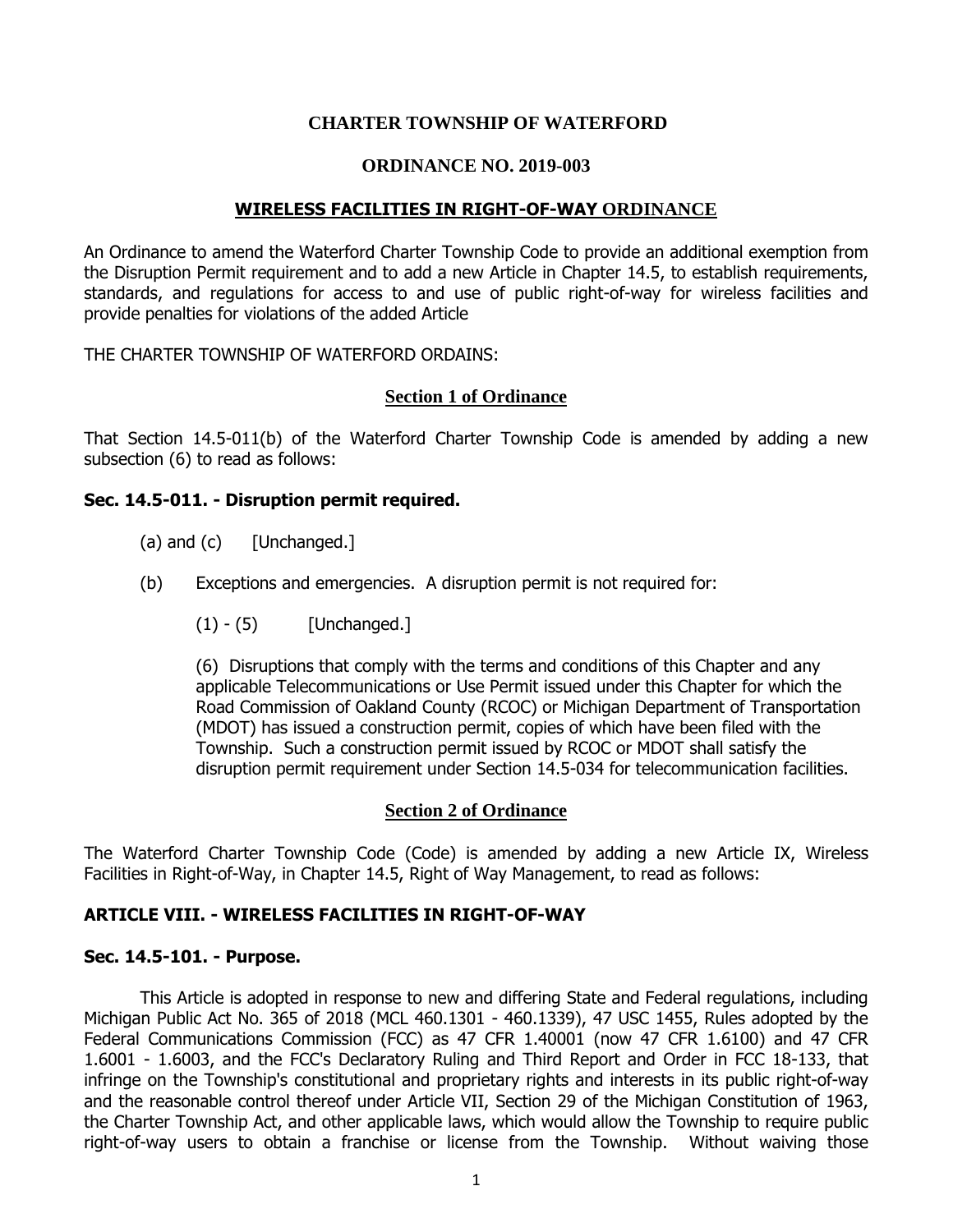Township rights, this Article is adopted for the purpose of complying with those State and Federal regulations by providing for and regulating access to and ongoing use of public rights-of-way for wireless facilities that are not considered to be telecommunications facilities covered by the Metropolitan Extension Telecommunications Rights-of-Way Oversight Act (Act No. 48 of the Public Acts of 2002) ("Act"), and permits applied for and issued under that Act and Article IV of this Chapter.

#### **Sec. 14.5-102. - Definitions.**

As used in this Article, the following words and phrases shall have the indicated meanings:

**Applicant** means a wireless provider that applies for a permit or approval for wireless facilities, a wireless support structure, or utility pole in a public right-of-way.

**Collocation** or collocate means to place, replace, modify, mount, or install wireless facilities on or adjacent to a wireless support structure or utility pole, but does not include make-ready work or the installation of a new wireless support structure or utility pole.

**Eligible facilities request** means a request for modification of a lawfully existing wireless tower or lawfully existing wireless base station in a public right-of-way that involves collocation, removal, or replacement of wireless facilities that will not substantially change the physical dimensions of the wireless tower or based station support structure, with wireless tower, wireless base station, and substantial change defined in Section 14.5-110.

**Micro wireless facility** means a small wireless that is not more than 24 inches in length, 15 inches in width, and 12 inches in height that does not have an exterior antenna more than 11 inches in length.

**Public right-of-way** means the area on, above, or below a public roadway, highway, street, alley, bridge, sidewalk, or utility easement dedicated for compatible uses, whether owned or controlled by, or under the jurisdiction of, the Township or county, state, or federal government but does not include a private right-of-way, limited access highway, land owned or controlled by a railroad, and railroad infrastructure.

**Small wireless facility** means a wireless facility that meets each of the following requirements:

(a) Each antenna is enclosed or would fit within an enclosure of not more than 6 cubic feet in volume.

(b) All other wireless facilities associated with all antennas at a single location are not more than 28 cubic feet in volume, with electric meters, telecommunications demarcation boxes, grounding equipment, power transfer and cut-off switches, vertical cable runs, and concealment elements required by the Township excluded from that calculation.

**Utility pole** means a pole or similar structure other than a wireless support structure, that is or may be fully or partially used for cable or wireline communications, electric distribution, lighting, traffic control, signage if the pole is at least 15 feet in height above ground level, or a similar function, or that is designed to support small wireless facilities.

**Wireless facility or facilities** means equipment and components at a fixed location that enable or facilitate the provision of wireless services, including antennas, transmitters, receivers,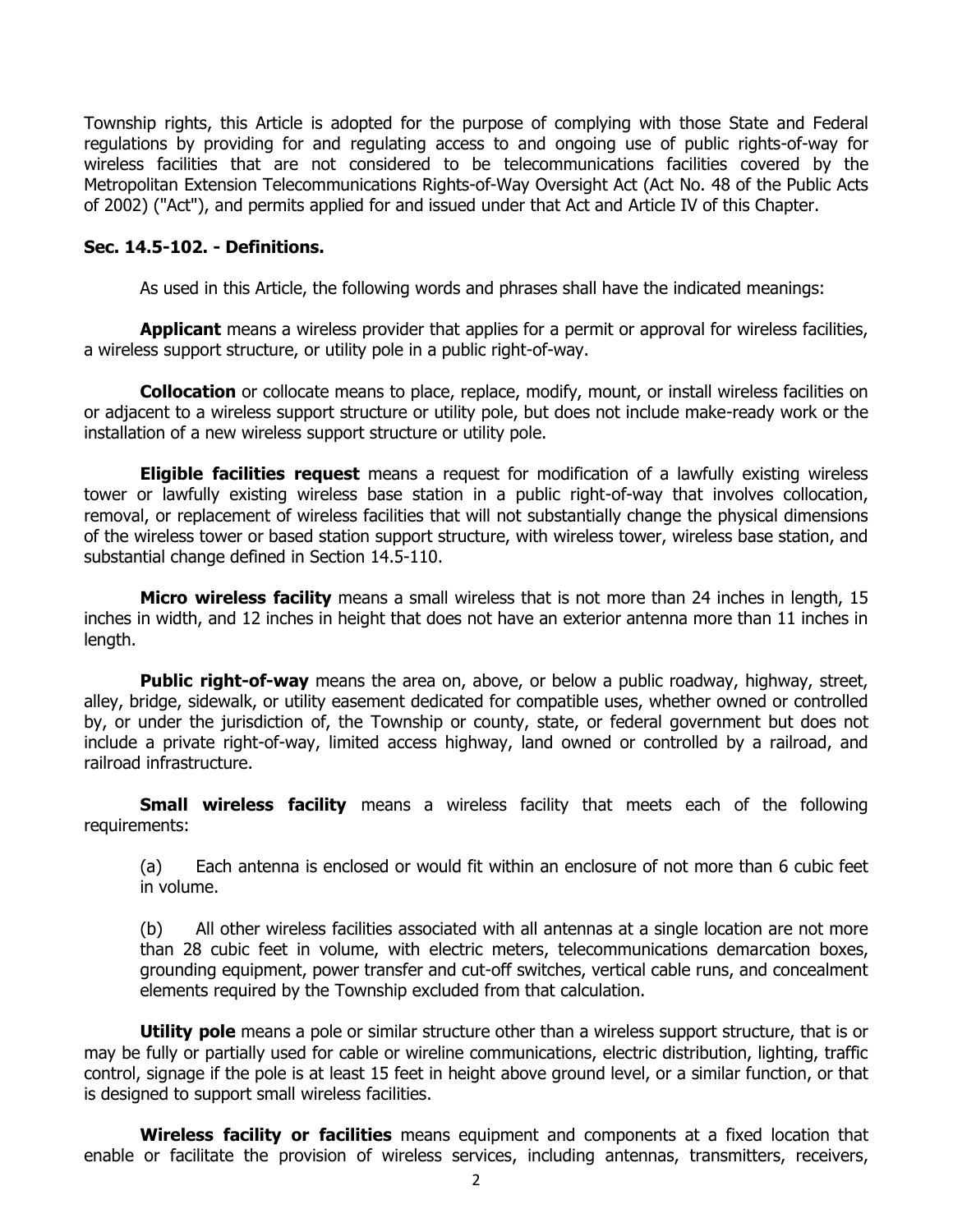coaxial or fiber-optic cable, equipment shelters or cabinets, power supplies, comparable equipment, and miscellaneous hardware, but excluding structures or improvements on, under, or within which the equipment is collocated, telecommunication facilities as defined in Article IV, and a wireline backhaul facility.

**Wireless provider** means a person or entity that provides wireless services and a person or entity that builds wireless facilities or support structures for a disclosed provider of wireless services.

**Wireless service** means a wireless communication service that is permitted or authorized by the Federal Communications Commission, which includes but is broader than personal wireless services as defined in 47 USC 332.

**Wireless service provider** means a person or entity that provides wireless services.

**Wireless support structure** means a freestanding structure designed to support or capable of supporting small wireless facilities but does not include a utility pole.

### **Sec. 14.5-103. - Required permits and approvals to be applied for and complied with.**

(a) Wireless facilities, wireless support structures, and utility poles shall not be installed, used, operated, or maintained in a public right-of-way without complying with the applicable regulations in this Article and first obtaining and thereafter complying with the terms and conditions of all of the following permits or approvals:

(1) A Use Permit to be applied for, reviewed, and issued or denied under Articles III and V of this Chapter and the requirements, standards, and regulations in this Article. Section 14.5-021(c) that requires Township Board approval, Section 14.5-024 that limits the term, and Section 14.5-058(a) regarding the time allowed for permit decisions, and any other provisions in Articles III or V that conflict with this Article shall not apply to the Use Permit.

(2) Required building, electrical, and other construction code permits from the Township Building Official to be applied for, reviewed, and issued or denied under Article III in Chapter 4 of the Code.

(3) Any approvals or permits required, to be applied for, reviewed, and issued or denied under the Township Zoning Ordinance.

(b) A permit or approval shall not be required, and fees or rates shall not be payable for:

(1) Replacement of a small wireless facility with a small wireless facility that is not larger or heavier and complies with applicable codes.

(2) Routine maintenance of small wireless facilities, wireless support structures, or utility poles.

(3) The installation, placement, maintenance, operation, or replacement of a micro wireless facility that is suspended on cables strung between utility poles or wireless support structures in compliance with applicable codes.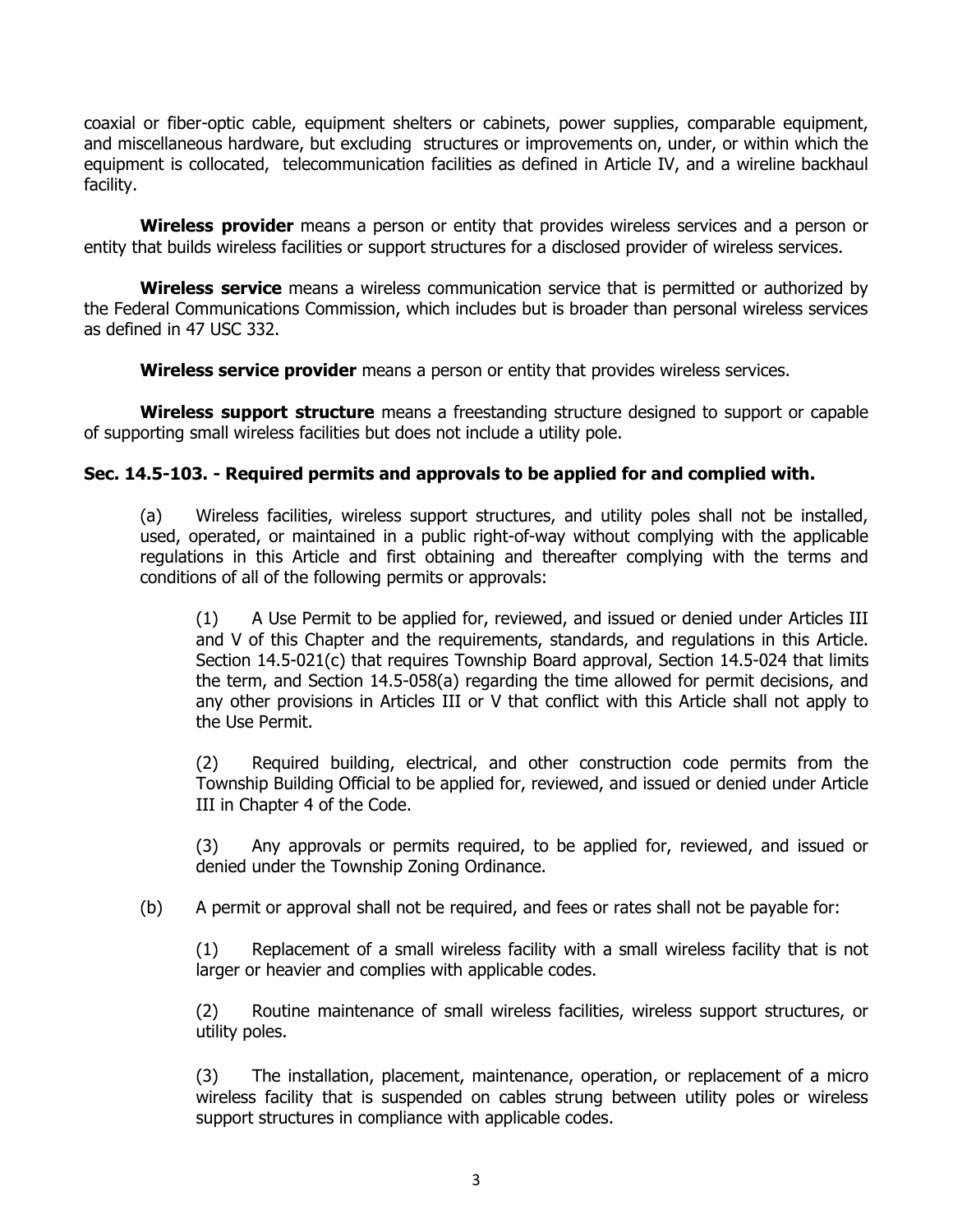(c) Any construction code and Zoning Ordinance permits or approvals for wireless facilities, wireless support structures, or utility poles shall be conditioned on the issuance of and compliance with the Use Permit and conditions of that Permit.

(d) The time period for the Township to act on a wireless provider permit or approval application for wireless facilities, support structures, or utility poles under this Article shall not commence until the Township has complete applications for all of the required Township Permits listed in subsection (a).

(e) In addition to Township permits and approvals, any required permits from other governmental entities that also have an ownership, control, or jurisdictional interest in the public right-of-way (Road Commission of Oakland County or RCOT and Michigan Department of Transportation or MDOT) must be obtained prior to construction, and thereafter complied with. Obtaining a permit for wireless facilities, wireless support structures, or utility poles from another governmental entity who shares the public right-of-way with the Township does not relieve a wireless provider from the need to comply with the standards in this Article and the Township reserves the right to require that a Use Permit under this Article be applied for, obtained, and complied with.

(f) To the extent applicable and allowed under existing franchises, permits, and applicable law, the permit requirements under this Article shall apply to all new installations in the public right-of-way by electric and gas public utilities, incumbent or competitive local exchange carriers, fiber providers, and cable television video services providers.

## **Sec. 14.5-104. - Types of wireless facilities and applicable standards.**

(a) The following types of wireless facilities, support structures, and utility poles in the public right-of-way are addressed and subject to the application, review, and other standards and regulations in the indicated Section of this Article:

(1) Section 14.5-108 for collocation of a small wireless facility on an existing wireless support structure or utility pole.

(2) Section 14.5-109 for collocation of a small wireless facility on a new or replacement wireless support structure or utility pole.

(3) Section 14.5-110 for eligible facilities requests.

(4) Section 14.5-111 for collocation of wireless facilities other than small wireless facilities and eligible facilities requests.

(5) Section 14.5-112 for replacement and new wireless support structures or utility poles not involving small wireless facilities or eligible facilities requests.

(b) An application for a permit or approval required under this Article shall conspicuously identify the type of wireless facilities proposed and the ordinance Section(s) listed in subsection (a) that the applicant believes to be applicable.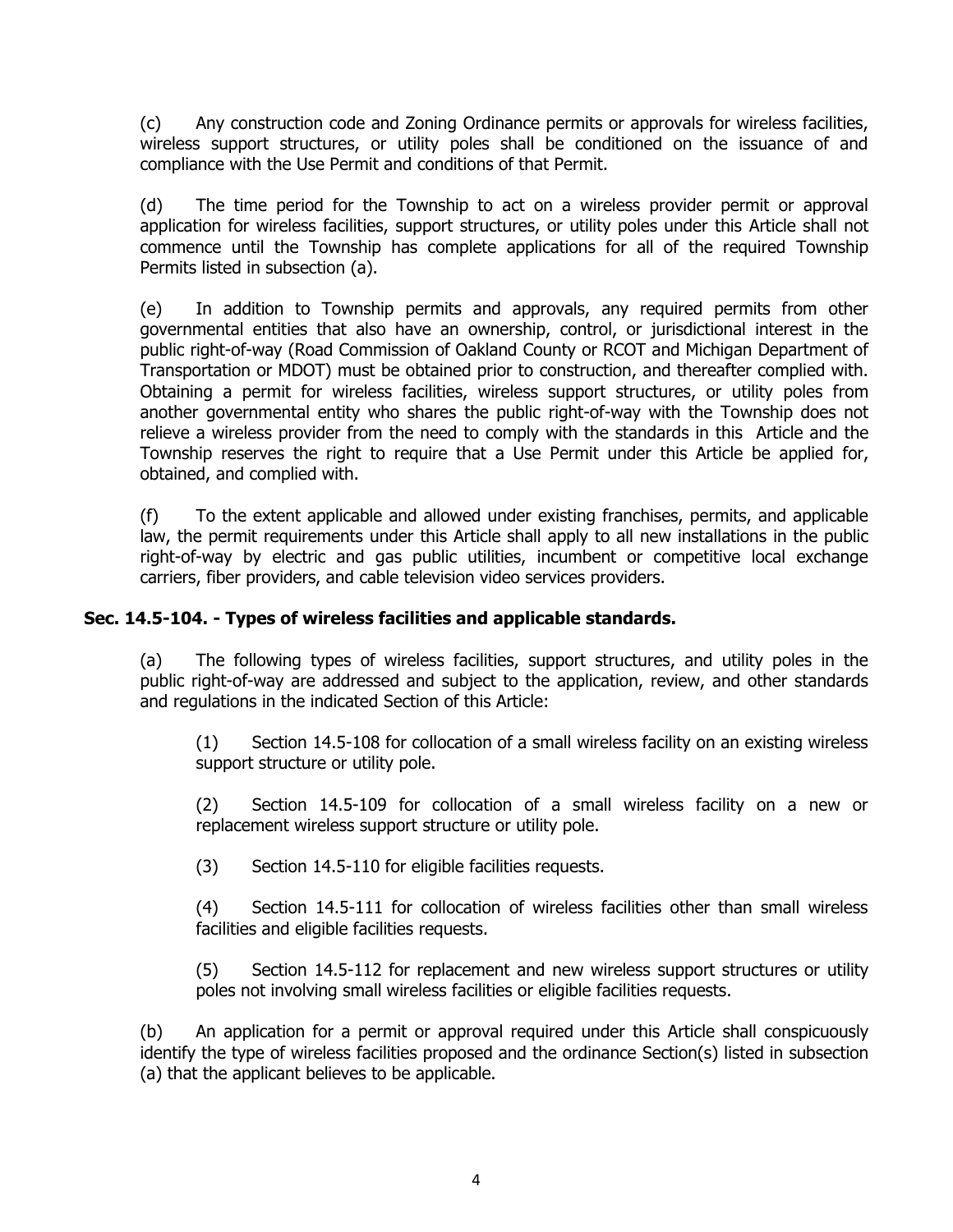## **Sec. 14.5-105. - Applications for Right-of-Way Use Permits.**

(a) Applications for Use Permits for proposed wireless facilities, wireless support structures, and utility poles under this Article shall be as provided in Articles III and V of this Chapter, with the construction plans and construction and schedule information listed in Sections 14.5-055 and 14.5-056 as being for disruption permits required for the Use Permit application. The Use Permit application shall include:

(1) By reference to those listed in Section 14.5-104(a), a conspicuous identification of the type of wireless facilities proposed and applicable ordinance Section.

(2) Documentation of the date when complete applications for construction code permits and any required Zoning Ordinance permits or approvals were or will be made.

(3) Copies of all applications, plans, and other documents submitted to the Road Commission of Oakland County (RCOC) and Michigan Department of Transportation (MDOT) for a construction permit or documentation of the date when those submittals will be made and with an agreement to provide the Township with the required copies at that time.

(b) The construction plans and application information under Sections 14.5-053, 14.5-054, 14.5-055, 14.5-056 in Article V shall include the following:

(1) Information necessary to demonstrate compliance with the applicable standards for the type of wireless facilities, support structure, or utility poles for which approval is requested under Sections 14.5-108 through 14.5-112.

(2) Information necessary to demonstrate compliance with the public, utility, and traffic safety and protection standards in Section 14.5-106.

(3) Information necessary to demonstrate compliance with the aesthetic, spacing, and undergrounding standards in Section 14.5-107.

(4) Manufacturer, model number, height, width, depth, weight, and volume in cubic feet of all proposed wireless facilities individually and collectively, specifically including the total cubic feet of each antenna and the total cubic feet of all other wireless facilities.

(5) Certified documentation that each proposed wireless support structure or utility pole can structurally accommodate the proposed wireless facilities and documentation of any ability to accommodate any future wireless facilities.

(6) Underground improvements and above ground improvements, structures, and landscaping (as described in Section 14.5-055) within 75 feet of the proposed location.

(7) Geographic information system (GIS) coordinates for the proposed location.

(8) Photos of existing conditions and photo simulations of proposed conditions.

(9) A certificate of compliance with FCC rules related to radio frequency emissions from the proposed wireless facilities.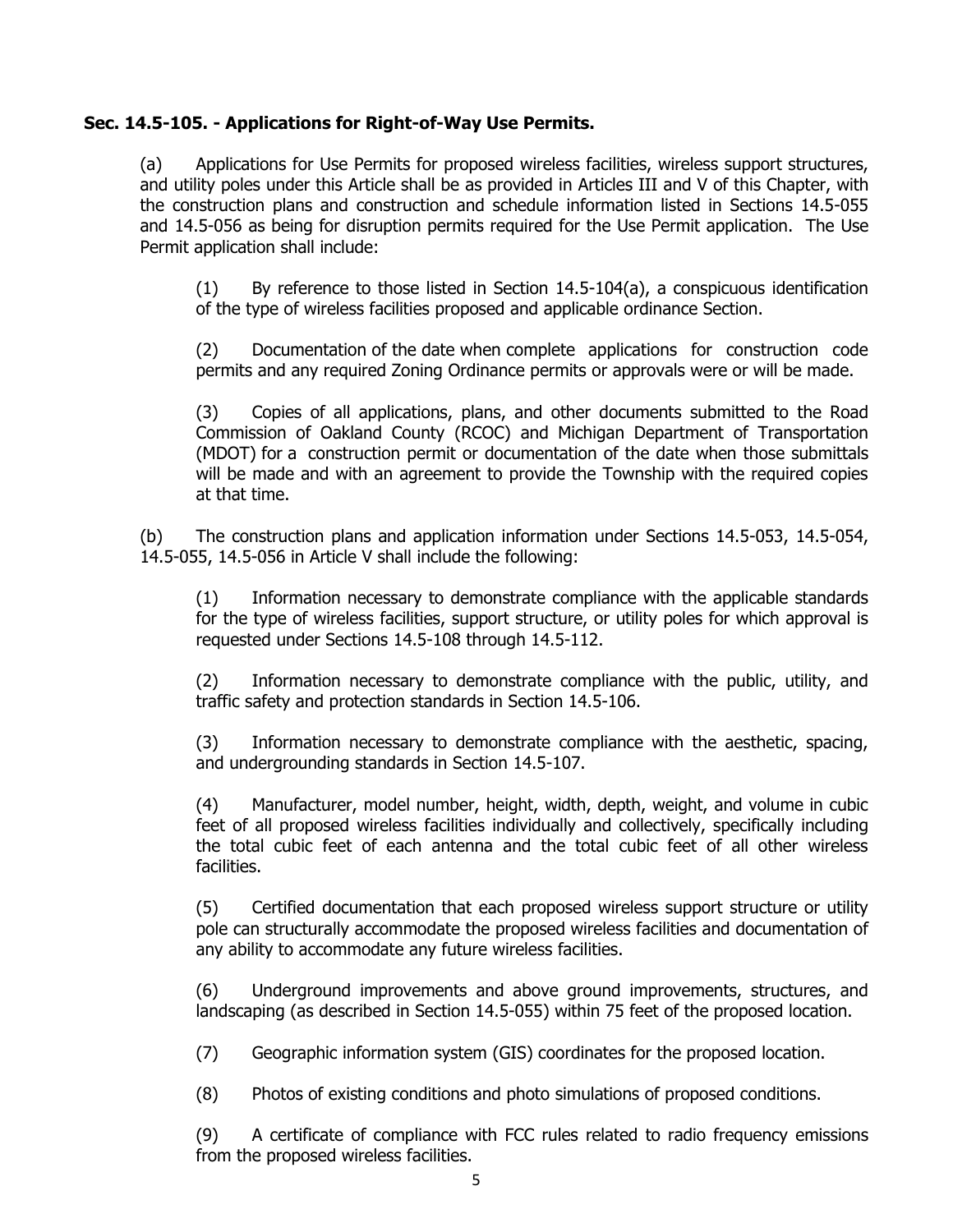(10) A written certification by the applicant that the wireless facilities for which the permit is requested will be operational within one (1) year after permit issuance.

(11) The information required for applicants in Section 14.5-053(d) for the owners of and wireless providers that will use the proposed wireless facilities, wireless support structures, and utility poles.

(12) Documentation of the applicant's ability to provide any required bond under Section 14.5-115.

(13) Payment of any application, review, or processing fee established by resolution of the Township Board under Section 14.5-116.

(14) For applications that would involve exceeding the height limits under Public Act No. 365 of 2018, to the height limits allowed by 47 CFR 16.001 - 16.003, a statement of whether the applicant agrees to payment of the annual recurring fees recognized as presumptively valid under the Declaratory Ruling and Order in FCC 18-133.

(c) An application may be for up to 20 collocations by the applicant of substantially similar small wireless facilities for placement on similar types of wireless support structures or utility poles.

# **Sec. 14.5-106. - Public, utility, traffic, and pedestrian safety protection standards.**

(a) Wireless facilities, wireless support structures, utility poles, and any related equipment shall be designed, installed, used, and maintained in compliance with the following standards that are intended to avoid material interference with the safe operation of traffic equipment, sight lines and clear vision areas, Americans with Disabilities Act (ADA) compliance regarding pedestrian access or movement, and the maintenance and full unobstructed use of public utility and drainage infrastructure:

(1) Shall have a separation distance of at least five (5') feet from a sidewalk and the back of a curb, or if there is no curb, from the edge of the improved public right-of-way used for motor vehicle travel.

(2) Shall have a separation distance of at least five (5') feet from the edge of any driveway and not be positioned to obstruct the ability to view traffic on the road from a vehicle exiting a driveway.

(3) Shall be located outside the corner clearance area under the Zoning Ordinance and comply with any other traffic safety clear vision standard under any Township or other governmental ordinance, code, standard, rule, or regulation.

(4) Shall not cause a physical or visual obstruction or safety hazard to pedestrian or vehicular traffic.

(5) Shall comply with any setback, separation, or isolation distance requirement from existing or planned public utilities and lawful structures in the public right-of-way under any Township ordinance, code, or design standards.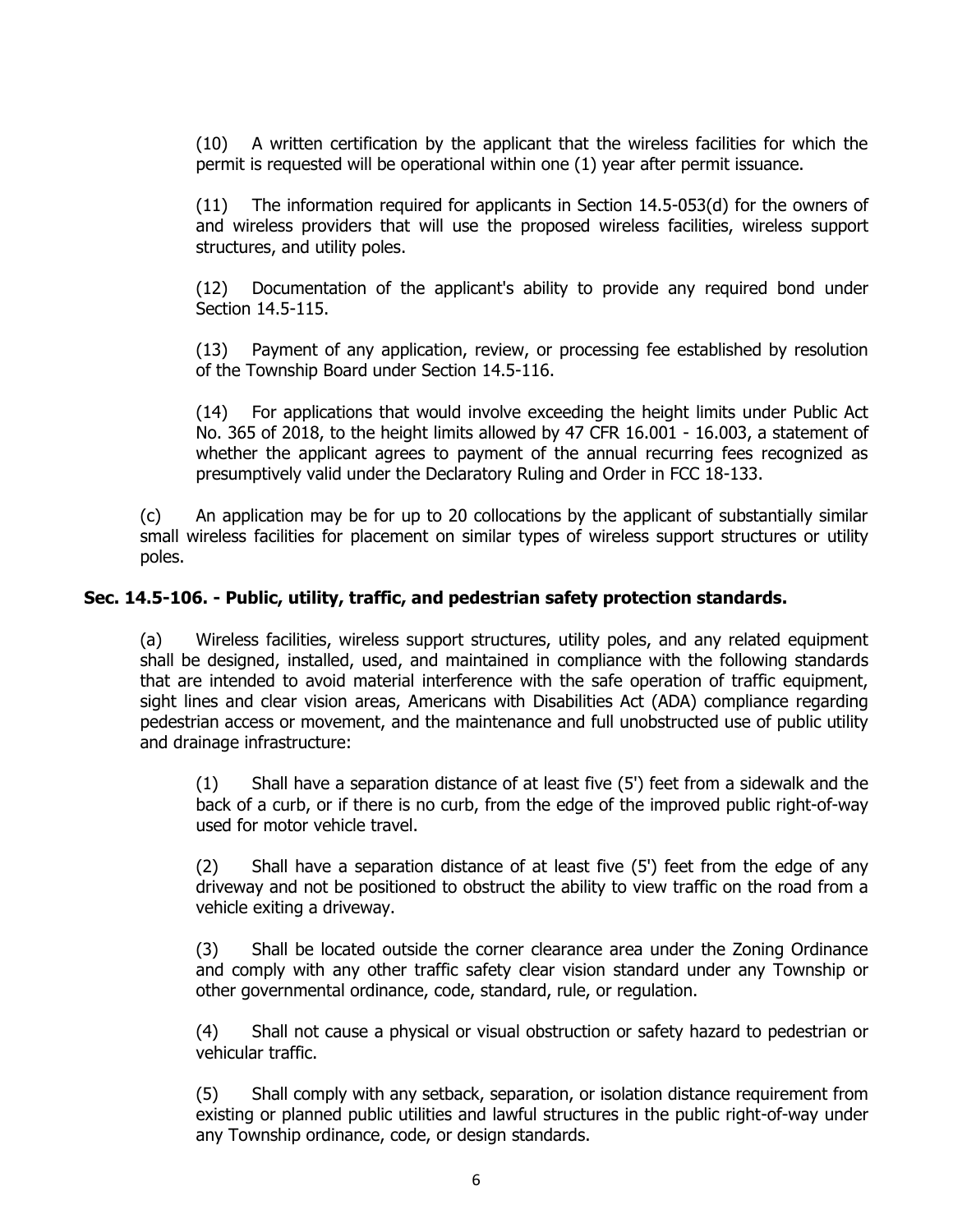(6) The lowest part of wireless facilities shall be located at a height that is at least ten (10') feet above existing grade or higher as necessary to not pose a hazard or obstruction to persons or vehicles and to provide sufficient separation distance from power lines and similar facilities.

(7) Wireless support structures and utility poles shall not have more collocated wireless facilities than the structure or pole is designed and constructed to safely accommodate as documented by a certified structural analysis.

(8) Construction and traffic control during construction shall be in accordance with the Michigan Manual of Uniform Traffic Control Devices, Michigan Vehicle Code, and the directives of the Township public safety department.

(9) Shall not interfere or prevent compliance with Americans with Disabilities Act standards regarding pedestrian access and movement.

(10) Shall comply with all conditions of any required permits from other governmental entities.

(b) To provide compliance with one or more of the standards in subsection (a), the Township may require that a proposed collocation involving a new or replacement utility pole be moved by up to 75 feet for collocation on a designated existing wireless support structure or utility pole or to a designated location for the new or replacement utility pole. The applicant may request a waiver of this requirement by demonstrating in writing that the applicant cannot secure the right to comply with the Township's requirement on reasonable terms and conditions and that compliance imposes unreasonable technical problems or significant additional costs.

(c) An applicant may request a waiver or modification of one or more of the standards in subsection (a) by demonstrating in writing that compliance will prevent a disclosed wireless service provider that would be using the proposed wireless facilities, support structure, or utility pole, from providing personal wireless services in violation of 47 USC 332.

# **Sec. 14.5-107. - Aesthetic, spacing, and undergrounding standards.**

(a) Wireless facilities, wireless support structures, utility poles, and any related equipment shall be designed, installed, used, and maintained in compliance with the following standards that are intended to conceal such facilities, structures, and poles to the extent technically feasible in an effort to avoid or remedy the tangible and intangible public harm of installations in the public right-of-way that are unsightly, out-of-character with the surrounding area, or could result in the direct or indirect removal of trees and other aesthetically desirable features and appearances:

(1) Shall be strictly limited to the location and what is shown on the approved plans.

(2) Wireless facilities shall be treated and colored to be visually compatible with the wireless support structure or utility pole they are collocated on or associated with by painting or other coating. For existing wood utility poles, a finish color of conduit that is zinc, aluminum, or stainless steel is considered visually compatible.

(3) Wireless facilities shall be compatible in scale and proportion to the structure or pole upon which they are to be attached, using the smallest and least intrusive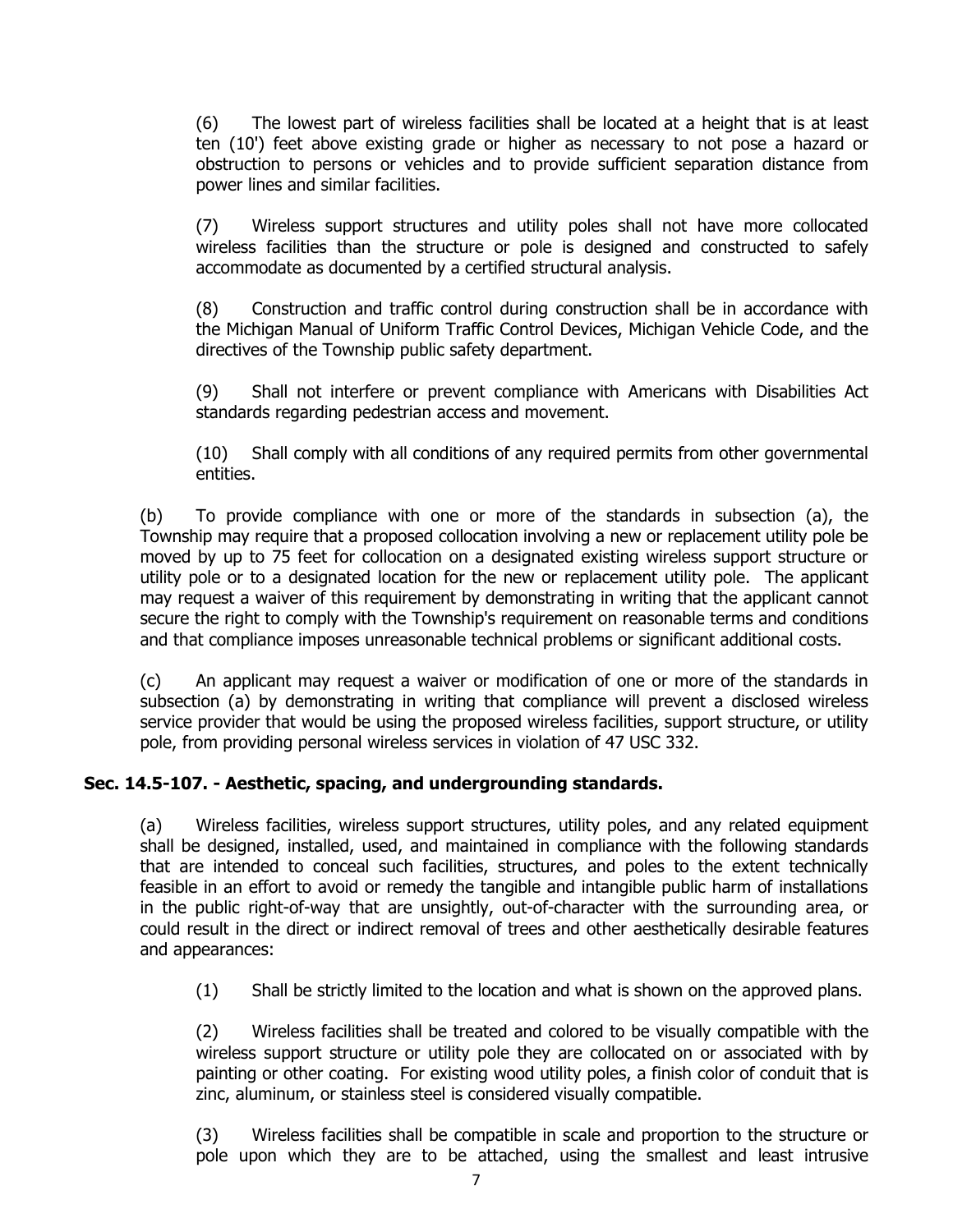technology available, with the diameter of top mounted antennas to not exceed twice the diameter of the top of the structure or pole.

(4) Antennas shall be top mounted and aligned with the centerline of wireless support structures or utility poles, or side mounted with the vertical centerline of the antenna parallel with the support structure or utility pole.

(5) All cables and wires shall be placed in conduit or otherwise properly secured and concealed on the wireless support structure or utility pole.

(6) No more than three (3) antennas may be collocated on a utility pole and only if that number of antennas can be designed and accommodated in a manner that complies with all requirements of this Section.

(7) Existing trees in the public right-of-way shall not be removed or trimmed to facilitate the installation, use, or maintenance of wireless facilities.

(8) Wireless facilities, support structures, and utility poles shall not be located within the drip line (critical root zone) of an existing tree in or adjoining the public right-of-way.

(9) Ground mounted wireless facilities, including equipment cabinets and enclosures, shall be located as close as legal and technically feasible to the wireless support structure or utility pole they are associated with.

(10) Ground mounted wireless facilities, including equipment cabinets and enclosures, shall be concealed to the extent technically feasible by matching color and materials to existing above-ground structures, landscaping, and placement to take advantage of concealment provided by the proposed structure or pole, existing landscaping, or aboveground improvements.

(11) Wireless facilities shall not project more than two (2') feet from any side of the utility pole or wireless support structure upon which they are collocated.

(12) Wireless facilities shall not be illuminated unless required by law or integral to a concealment design such as appearance as or on a street light pole.

(13) New and replacement utility poles shall be located in alignment with existing utility poles on either side.

(14) New and replacement utility poles shall be located equidistance from existing utility poles on either side.

(15) New and replacement utility poles shall be made of the same material and have the same visual appearance as the existing utility poles on either side. If those existing utility poles are different, the new or replacement pole shall be metal or fiber if either existing pole is of that material and shall otherwise be the same material as the newer of the existing poles.

(16) Unless a greater height is approved under this Article as required by state or federal law, wireless support structures and utility poles shall not be taller than the existing utility poles on either side.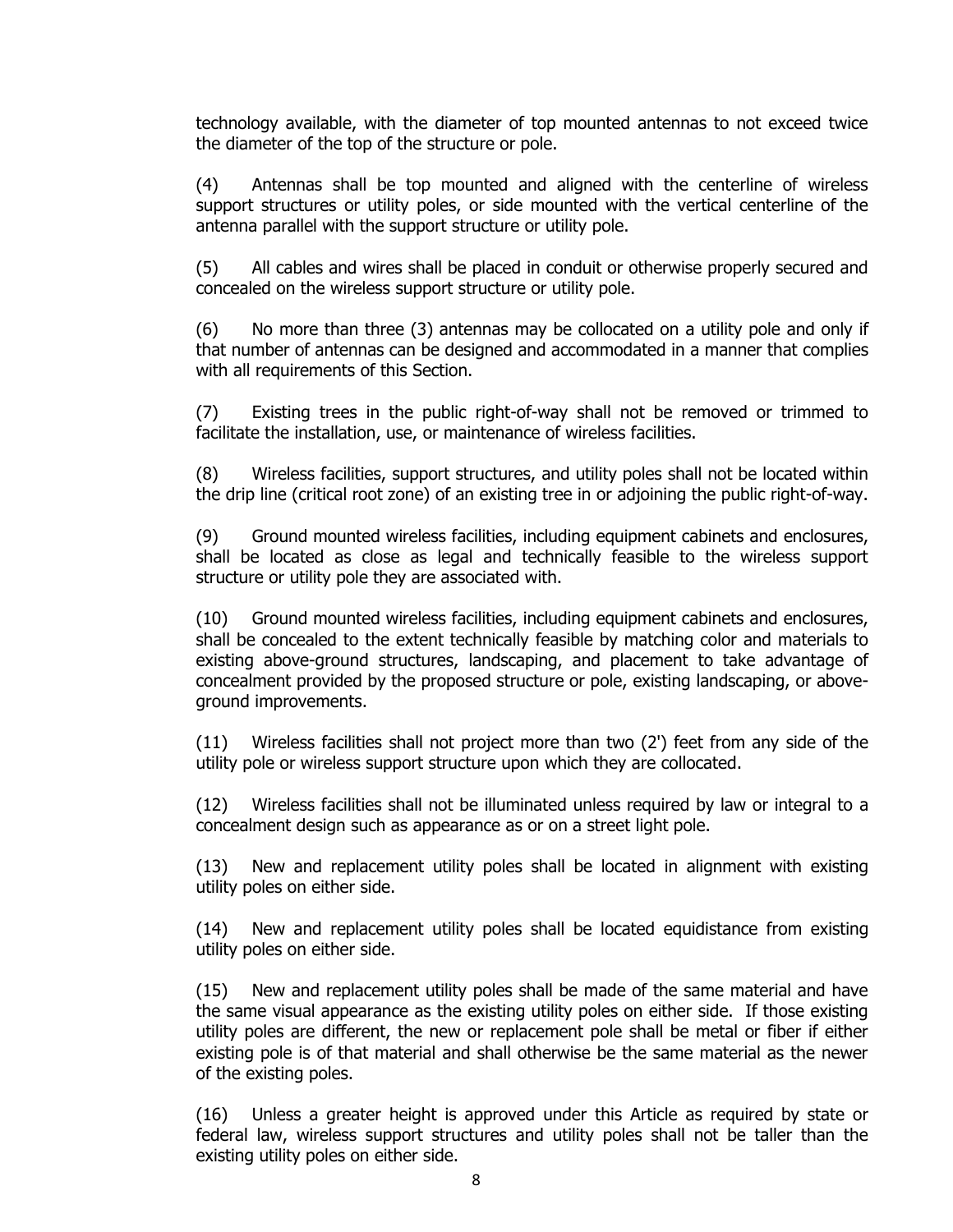(17) In a public right-of-way abutting residentially used or zoned property, new wireless facilities, wireless support structures, and utility poles shall only be located in line with a side lot line.

(18) New wireless facilities shall not be collocated on an existing wireless support structure or utility pole that is directly in front of an existing residential dwelling or that is along the frontage of a property containing a building of historic significance under federal, state, or other laws.

(19) New wireless facilities, wireless support structures, and utility poles shall not be located in front of an existing residential or commercial structure.

(20) In a public right-of-way abutting residentially used or zoned property, wireless facilities that require a cooling system shall use a passive system, or if a motorized system is technologically required, shall use a system and fan with the lowest available noise level.

(21) Except for a label containing the name and emergency contact telephone number for the wireless provider responsible for the wireless facilities and wireless support structure or utility pole, information that identifies them and their location, and any information required to be displayed by state or federal law, no signage shall be allowed, with all manufacturer decals that are not needed for safety reasons to be removed or painted over.

(22) Regardless of the number of antennas that are collocated on a utility pole or wireless support structure, the other wireless facilities associated with those antennas shall not exceed 28 cubic feet in volume.

(23) Collocations on and replacement or new utility poles or wireless support structures in a public right-of-way that has been specifically designated or identified by ordinance or Township Board resolution for a program of improvement, redevelopment, beautification, regulation, or other planning goals, shall be subject to Township review and approval of the design, appearance, and method and height of attachment to assure consistency, compatibility, and uniformity with the standards, objectives, installations and streetscape appearance planned for that public right-of-way under the program.

(b) To provide compliance with one or more of the standards in subsection (a), the Township may require that a proposed collocation involving a new or replacement utility pole be moved by up to 75 feet for collocation on a designated existing wireless support structure or utility pole or to a designated location for the new or replacement utility pole. The applicant may request a waiver of this requirement by demonstrating in writing that the applicant cannot secure the right to comply with the Township's requirement on reasonable terms and conditions and that compliance imposes unreasonable technical problems or significant additional costs.

(c) Above ground wireless facilities and support structures and utility poles shall not be allowed in an area designated by the Township Board solely for underground or buried cable and utility facilities if all of the following apply: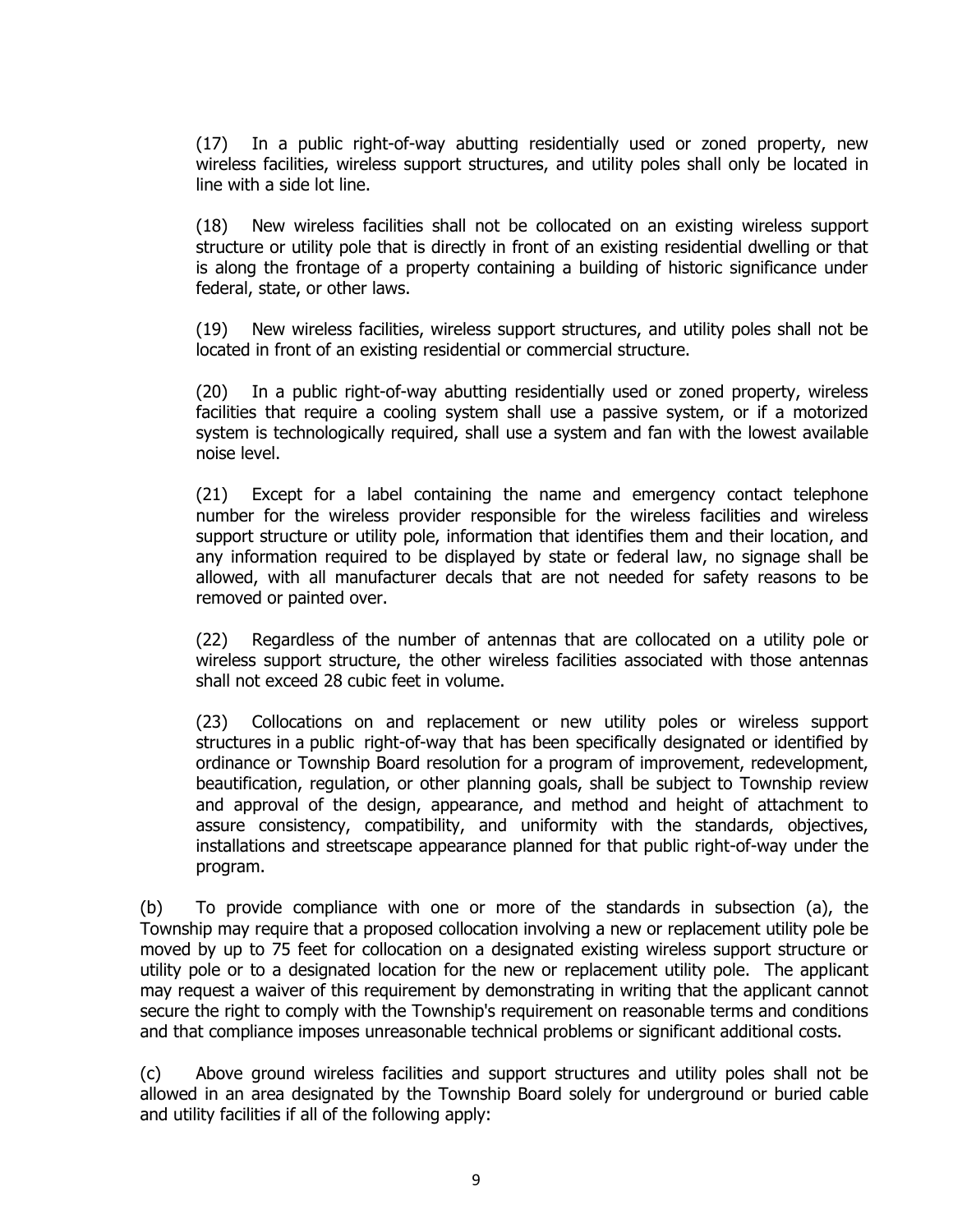(1) The Township has required all cable and utility facilities, other than Township, street light, and traffic signal poles and attachments, to be placed underground by a date that is not less than 90 days before the submission of the application.

(2) The Township does not prohibit the replacement of Township poles by a wireless provider in the designated area.

(d) An applicant may request a waiver or modification of one or more of the standards in subsections (a) and (c) by demonstrating in writing that compliance will prevent a disclosed wireless service provider that would be using the proposed wireless facilities, support structure, or utility pole, from providing personal wireless services in violation of 47 USC 332.

(e) To the extent applicable and allowed under existing franchises, permits, and applicable law, the permit requirements under this Article shall apply to all new installations in the public right-of-way by electric and gas public utilities, incumbent or competitive local exchange carriers, fiber providers, and cable television video services providers.

# **Sec. 14.5-108. - Collocation of small wireless facilities on existing structures and poles.**

(a) This Section applies to the collocation of small wireless facilities on existing wireless support structures or utility poles.

(b) For collocations where the applicant wants the annual rate limited to what is allowed by MCL 460.1313, wireless facilities shall not extend more than five (5) feet above the height of the wireless support structure or utility pole they are collocated on.

(c) If the applicant has agreed to pay the annual recurring fee recognized as presumptively valid under the Declaratory Ruling and Order in FCC 18-133, subject to compliance with subsection (b), the collocation shall not result in a height that exceeds the greater of the following overall heights of the structure or pole and collocated wireless facilities:

- (1) 50 feet.
- (2) A height that is 10% more than the height of the existing structure or pole.

(3) A height that is 10% more than the height of immediately adjacent wireless support structures or utility poles in the public right-of-way.

(d) Subject to the possible time adjustments in MCL 460.1315 and 47 CFR 1.6003 that are included in the Shot Clock Appendix to this Article, the Township shall approve or deny an application for a permit under this Section within 60 days of all applications for the requested facilities being submitted and complete.

(e) A permit application under this Section may only be denied for reasons listed in Section 14.5-113(b).

## **Sec. 14.5-109. - Collocation of small wireless facilities on replacement/new structures and poles.**

(a) This Section applies to the collocation of small wireless facilities on new or replacement wireless support structures or utility poles.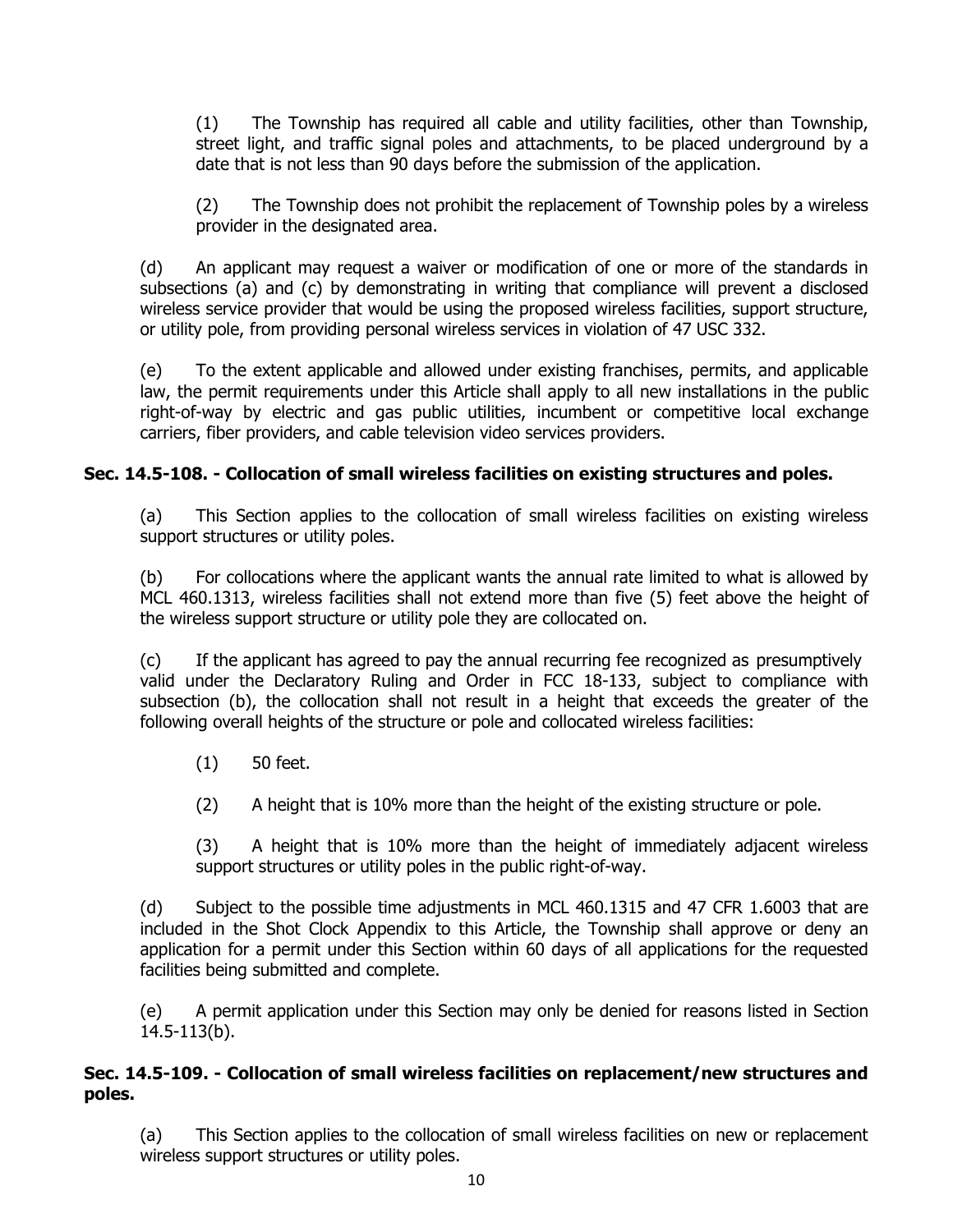(b) For collocations where the applicant wants the annual rate limited to what is allowed by MCL 460.1313, wireless facilities shall not extend more than five (5) feet above the height of the wireless support structure or utility pole and the new or replacement wireless support structure or utility pole used for collocation shall not exceed 40 feet in height above ground level.

(c) If the applicant has agreed to pay the annual recurring fee recognized as presumptively valid under the Declaratory Ruling and Order in FCC 18-133, the collocation shall not result in a height that exceeds the greater of the following overall heights of the new or replacement structure or pole and collocated wireless facilities:

(1) 50 feet.

(2) For a replacement structure or pole, a height that is 10% more than the height of the structure or pole being replaced.

(3) A height that is 10% more than the height of immediately adjacent wireless support structures or utility poles in the public right-of-way.

(d) Subject to the possible time adjustments in MCL 460.1315 and 47 CFR 1.6003 that are included in the Shot Clock Appendix to this Article, the Township shall approve or deny an application for a permit under this Section within 90 days of all applications for the requested facilities being submitted and complete.

(e) A permit application under this Section may only be denied for reasons listed in Section 14.5-113(b).

### **Sec. 14.5-110. - Eligible facilities requests.**

(a) This Section applies to eligible facilities requests as defined in Section 14.5-102.

(b) For purposes of this Section:

(1) Wireless tower means a structure in a public right-of-way, the sole or primary purpose of which is to support antennas and associated wireless equipment for the provision of wireless services.

(2) Wireless base station means equipment or a structure (other than a wireless tower), that at the time of the application, supports or houses wireless facilities at a fixed location that enables wireless service between user equipment and a communications network.

(c) An eligible facilities request application shall include the documents, plans, specifications, and statements necessary to establish that:

(1) The wireless tower or base station is existing.

(2) The wireless tower or base station to be modified is in compliance with all applicable prior Township, state, and other local zoning, siting, and regulatory reviews, permits, and approvals.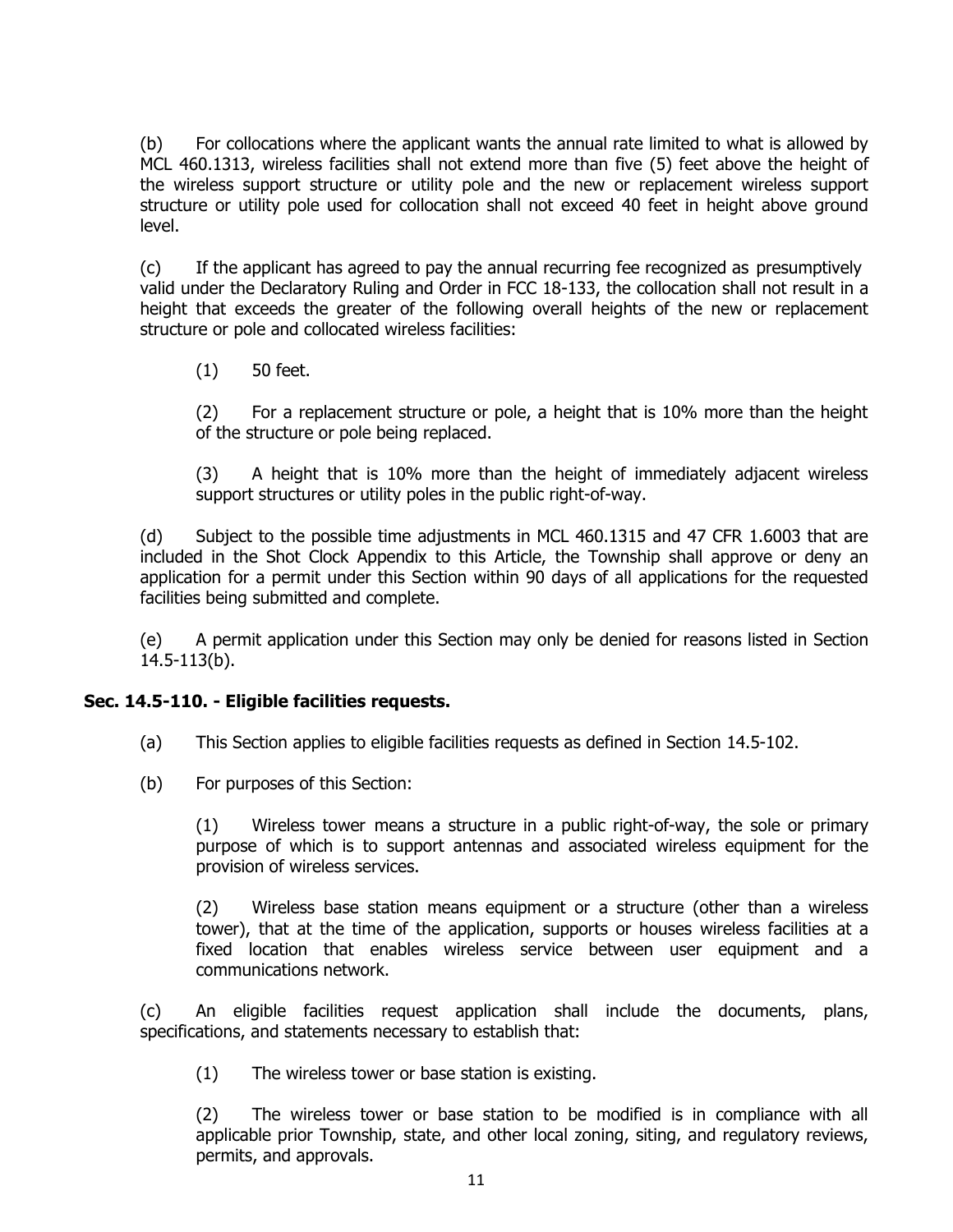(3) Modification is limited to collocation, removal or replacement of wireless equipment.

(4) There will be no "substantial change" to the wireless tower or base station.

(d) For purposes of this Section substantial change means any of the following:

(1) Increasing the height over the height approved as of February 22, 2012, by more than 10% or more than 10 feet, whichever is greater.

(2) Adding wireless facilities that would protrude from the edge of the structure by more than six (6) feet.

(3) The installation of new ground equipment cabinets if there are no pre-existing ground cabinets.

(4) If there are existing ground equipment cabinets, the installation of ground cabinets that are 10% larger in height or overall volume than the existing cabinets.

(5) Excavation or deployment outside the perimeter of the area occupied by the wireless tower or base station and existing wireless facilities.

(6) A modification that does not comply with prior approval conditions for the wireless support structure or base station unless the noncompliance is limited to a modification that would not be a substantial change under the above standards in subsections (1) through (5)

(7) A modification that would defeat or be incompatible or inconsistent with existing elements of a wireless tower or base station designed to conceal or minimize its appearance as a wireless tower or base station.

(e) Subject to the possible time adjustments under 47 CFR 1.6100 that is included in the Shot Clock Appendix to this Article, the Township shall approve or deny an application for a permit under this Section within 60 days of all applications for the requested facilities being submitted and complete.

### **Sec. 14.5-111. - Collocation of wireless facilities other than small wireless facilities and eligible facilities requests.**

(a) This Section applies to the collocation of wireless facilities that are not described in Sections 14.5-108, 14.5-109, or 14.5-110.

(b) Collocations shall comply with all standards in Sections 14.5-106 and 14.5-107.

(c) For collocations where the applicant wants the annual rate limited to what is allowed by MCL 460.1313, wireless facilities shall not extend more than five (5) feet above the height of the wireless support structure or utility pole they are collocated on.

(d) If the applicant has agreed to pay the annual recurring fee recognized as presumptively valid under the Declaratory Ruling and Order in FCC 18-133, subject to compliance with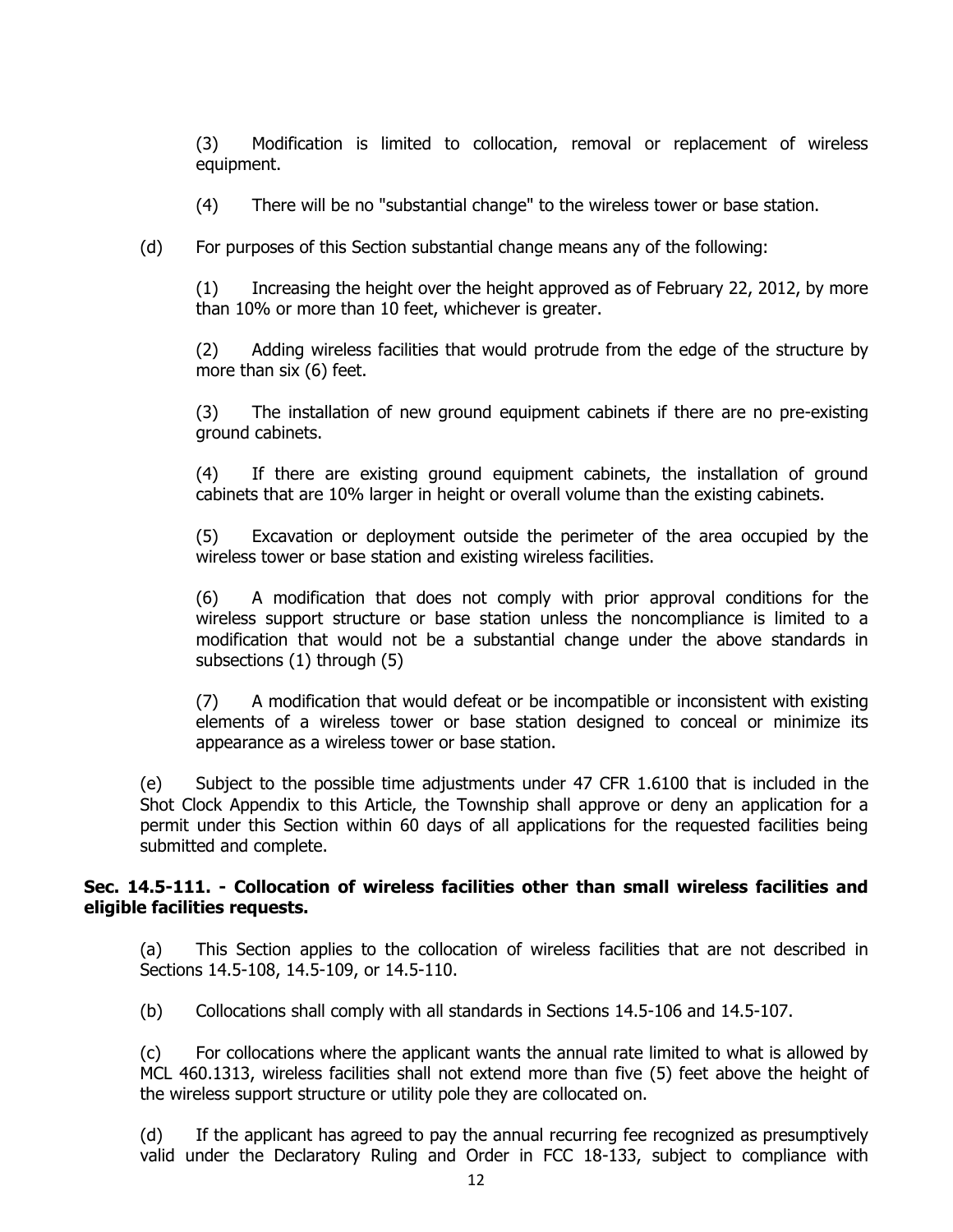subsection (c) and the applicant's demonstration that a disclosed wireless provider will be prohibited from providing personal wireless services without the increased height, the collocation shall not result in a height that exceeds the greater of the following overall heights of the structure or pole and collocated wireless facilities:

(1) 50 feet.

(2) A height that is 10% more than the height of the existing structure or pole.

(3) A height that is 10% more than the height of immediately adjacent wireless support structures or utility poles in the public right-of-way.

(e) Subject to the possible time adjustments in MCL 460.1315 and 47 CFR 1.6003 that are included in the Shot Clock Appendix to this Article, the Township shall approve or deny an application for a permit under this Section within 90 days of all applications for the requested facilities being submitted and complete.

## **Sec. 14.5-112. - Replacement and new wireless support structures and utility poles not involving small wireless facilities or eligible facilities requests.**

(a) This Section applies to the new and replacement wireless support structures and utility poles not involving collocation of wireless facilities under Sections 14.5-108, 14.5-109, or 14.5- 110.

(b) Wireless support structures and utility poles shall comply with all standards in Sections 14.5-106 and 14.5-107.

(c) For wireless support structures and utility poles where the applicant wants the annual rate limited to what is allowed by MCL 460.1313, the height shall not exceed 40 feet above ground level and wireless facilities shall not extend more than five (5) feet above the height of the wireless support structure or utility pole.

(d) If the applicant has agreed to pay the annual recurring fee recognized as presumptively valid under the Declaratory Ruling and Order in FCC 18-133, subject to the applicant's demonstration that a disclosed wireless provider will be prohibited from providing personal wireless services without a height greater than in subsection (c), the wireless support structure or utility pole may be increased to a height that does not exceed the greater of the following overall heights of the structure or pole and collocated wireless facilities:

- (1) 50 feet.
- (2) A height that is 10% more than the height of the existing structure or pole.

(3) A height that is 10% more than the height of immediately adjacent wireless support structures or utility poles in the public right-of-way.

(e) For new and replacement wireless support structures and utility poles under this Section, the Township may specify and require relocation from what is proposed to a new location in the same general public right-of-way area based on any standard listed in Sections 14.5-106 and 14.5-107, or permit condition listed in Section 14.5-114.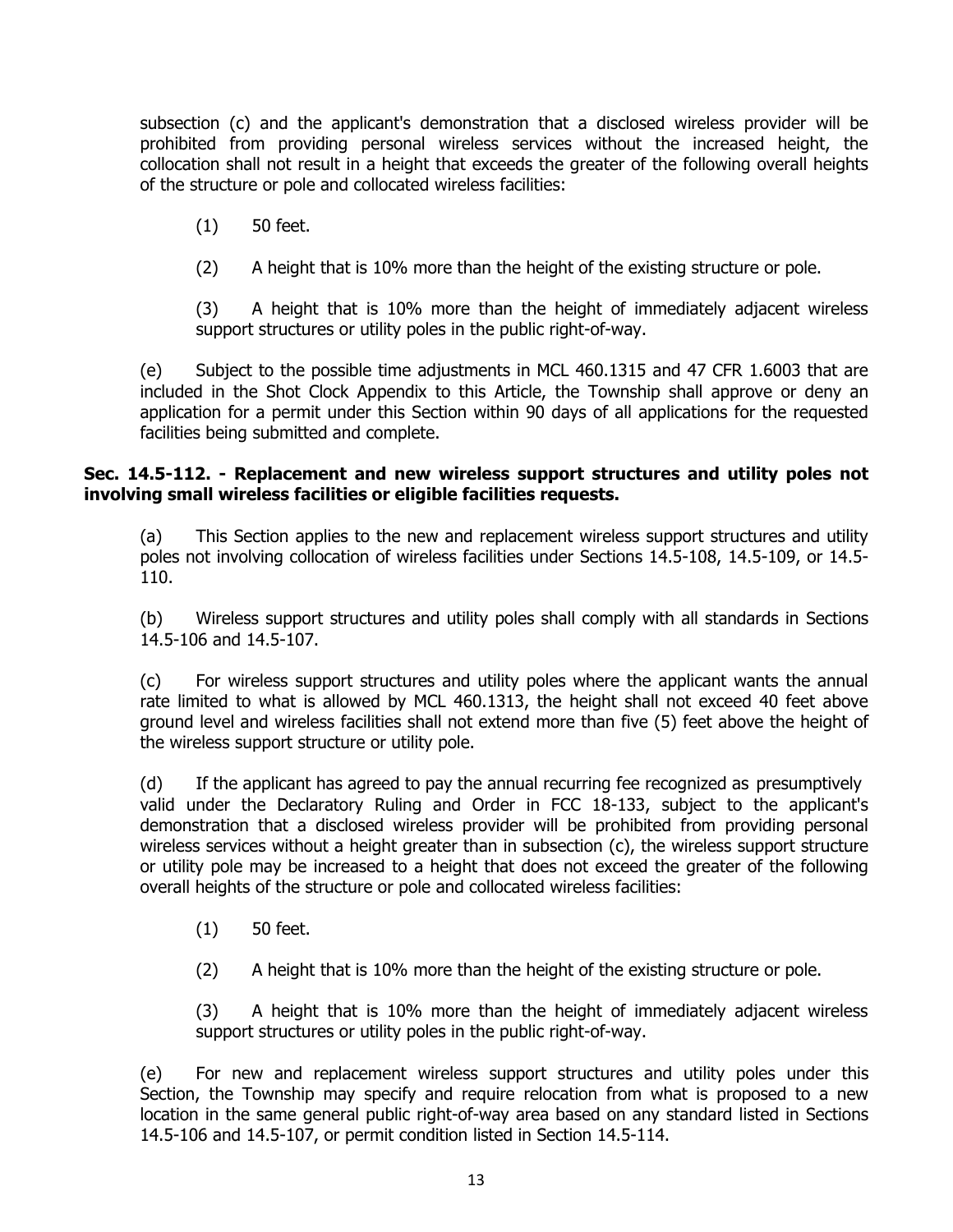(f) Subject to the possible time adjustments in MCL 460.1315 and 47 CFR 1.6003 that are included in the Shot Clock Appendix to this Article, the Township shall approve or deny an application for a permit under this Section within 150 days of all applications for the requested facilities being submitted and complete.

# **Sec. 14.5-113. - Review and decisions on use permit applications.**

(a) Within the time allowed for approval or denial of a permit application, the Township shall issue a written notice to the applicant that either denies the requested permit for specified reasons with citations to applicable Sections of this Chapter or other codes, or provides notice that the application has been approved and the requirements for the permit to be issued.

(b) An application under Sections 14.5-108 or 14.5-109 for wireless facilities, support structures, or utility poles described in and complying with those Sections may only be denied if the facilities, structures, or poles would do one or more of the following:

(1) Materially interfere with the safe operation of traffic control equipment.

(2) Materially interfere with sight lines or clear zones for transportation or pedestrians.

(3) Materially interfere with compliance with the Americans with Disabilities Act of 1990, Public Law 101-336, or similar federal, state, or local standards regarding pedestrian access or movement.

(4) Materially interfere with maintenance or full unobstructed use of public utility infrastructure under the jurisdiction of the Township.

(5) With respect to drainage infrastructure under the jurisdiction of the Township or other governmental entity, either of the following:

A. Materially interfere with maintenance or full unobstructed use of the drainage infrastructure as it was originally designed.

B. Not be located a reasonable distance from the drainage infrastructure to ensure maintenance under the Drain Code of 1956, 1956 PA 40, MCL 280.1 to 280.630, and access to the drainage infrastructure.

(6) Fail to comply with the one or more spacing standards in Sections 14.5-106 or 14.5-107 that do not prevent a wireless provider from serving any location.

(7) Fail to comply with applicable codes.

(8) Fail to comply with the aesthetic, spacing, or undergrounding standards in Section 14.5-107 in a historic, downtown, or residential district unless such compliance is demonstrated by the applicant to prohibit use of the wireless service provider's technology.

(9) Fail to meet the aesthetic, spacing, or undergrounding standards in Section 14.5- 107 unless such compliance is demonstrated by the applicant to prohibit the provision of personal wireless services.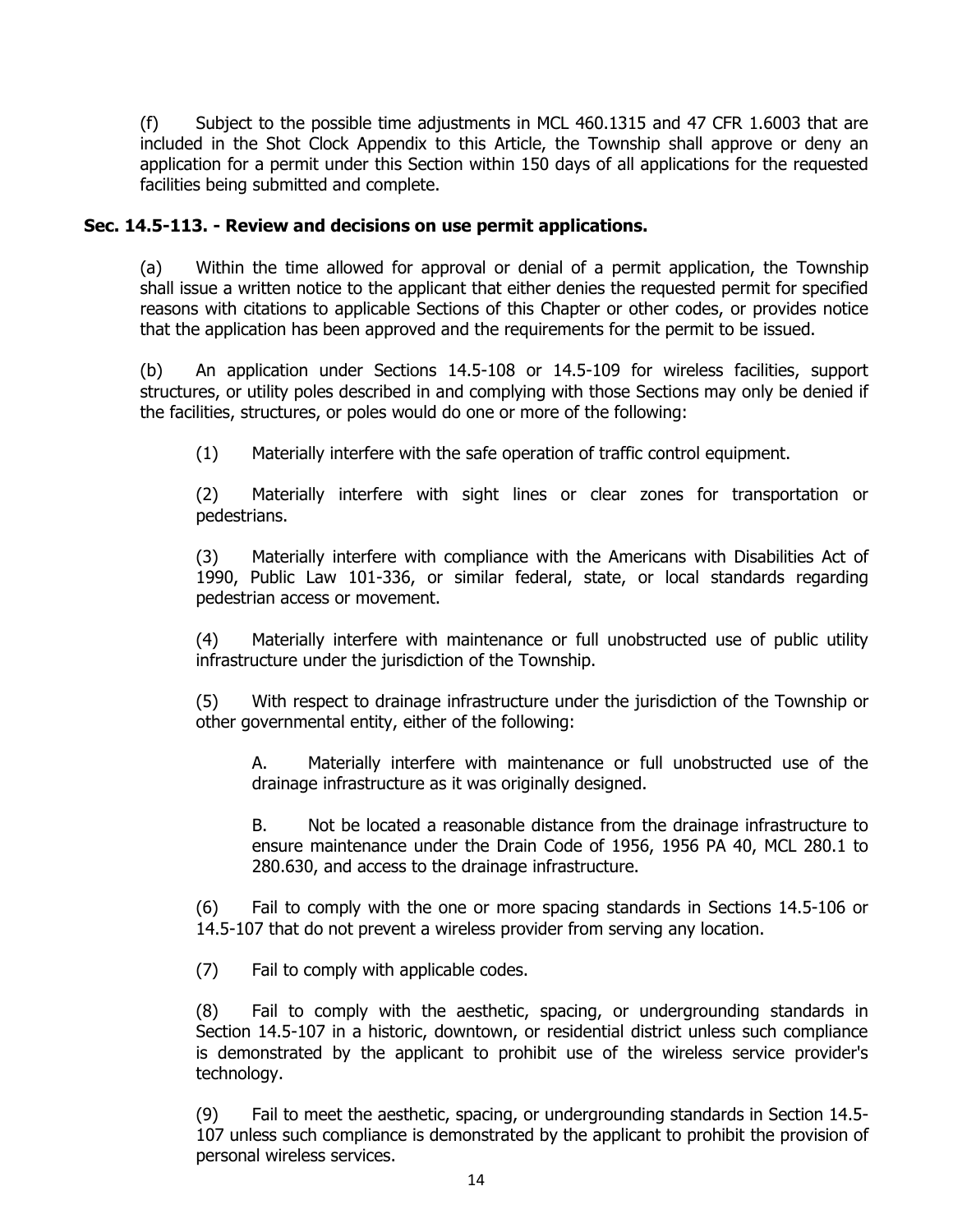(c) If an application is denied, the applicant may attempt to cure the reasons for denial by submitting a revised application with amended or supplemental information within 30 days of the denial without payment of an additional application fee. The Township shall approve or deny the revised application within 30 days, limiting its review to the reasons for denial, and provide notice of that decision as provided in subsection (a).

(d) Before issuance of a permit, any bond required by Section 14.5-115 shall be provided and the annual fee established by Resolution of the Township Board for the approved wireless facilities under Section 14.5-116 shall be paid.

## **Sec. 14.5-114. - Permit terms and conditions.**

In addition to the permit terms and conditions in Article VI of this Chapter, every Use Permit issued under this Article shall be considered to include the following conditions, with these conditions to control in the event of any conflict or inconsistency with those in Article VI. Compliance with permit conditions is required, with a violation of permit conditions being a violation of this Article.

(a) Repair. All wireless providers using the wireless facilities, support structures, or utility poles are responsible for repairing all damage to the public right-of-way caused by the activities of one or more of those providers while occupying, constructing, installing, mounting, maintaining, modifying, operating, or replacing wireless facilities, wireless support structures, or utility poles, and to restore the public right-of-way to the condition that existed prior to the damage. If the wireless providers fail to perform the repairs and restoration within 60 days of the Township's written notice to do so, the Township may perform the repairs and restoration, with the wireless providers responsible for paying the Township its reasonable and documented costs within 30 days of the Township's invoice or billing for those costs.

(b) Electricity. All wireless providers using the wireless facilities, support structures, or utility poles shall be responsible for arranging and paying for all electricity used for the wireless facilities.

(c) Indemnification. All wireless providers using the wireless facilities, support structures, or utility poles shall defend, indemnify, and hold harmless the Township and its officers, agents, and employees against any claims, demands, damages, lawsuits, judgments, costs, liens, losses, expenses, and attorney fees resulting from the installation, construction, repair, replacement, operation, or maintenance of any wireless facilities, wireless support structures, or utility poles to the extent caused by the applicant, wireless providers using the facilities, structures, or poles, and their contractors, subcontractors, and the officers, employees, or agents of any of these. This obligation does not apply to any liabilities or losses due to or caused by the sole negligence of the Township or its officers, agents, or employees.

(d) Insurance. All wireless providers using the wireless facilities, support structures, or utility poles obtain insurance naming the Township and its officers, agents, and employees as additional insureds against any claims, demands, damages, lawsuits, judgments, costs, liens, losses, expenses, and attorney fees in amounts required by the Township. A wireless provider may meet all or a portion of the Township's insurance coverage and limit requirements by selfinsurance. To the extent it self-insures, a wireless provider is not required to name additional insureds under this Section. To the extent a wireless provider elects to self-insure, the wireless provider shall provide to the Township evidence demonstrating, to the Township's satisfaction,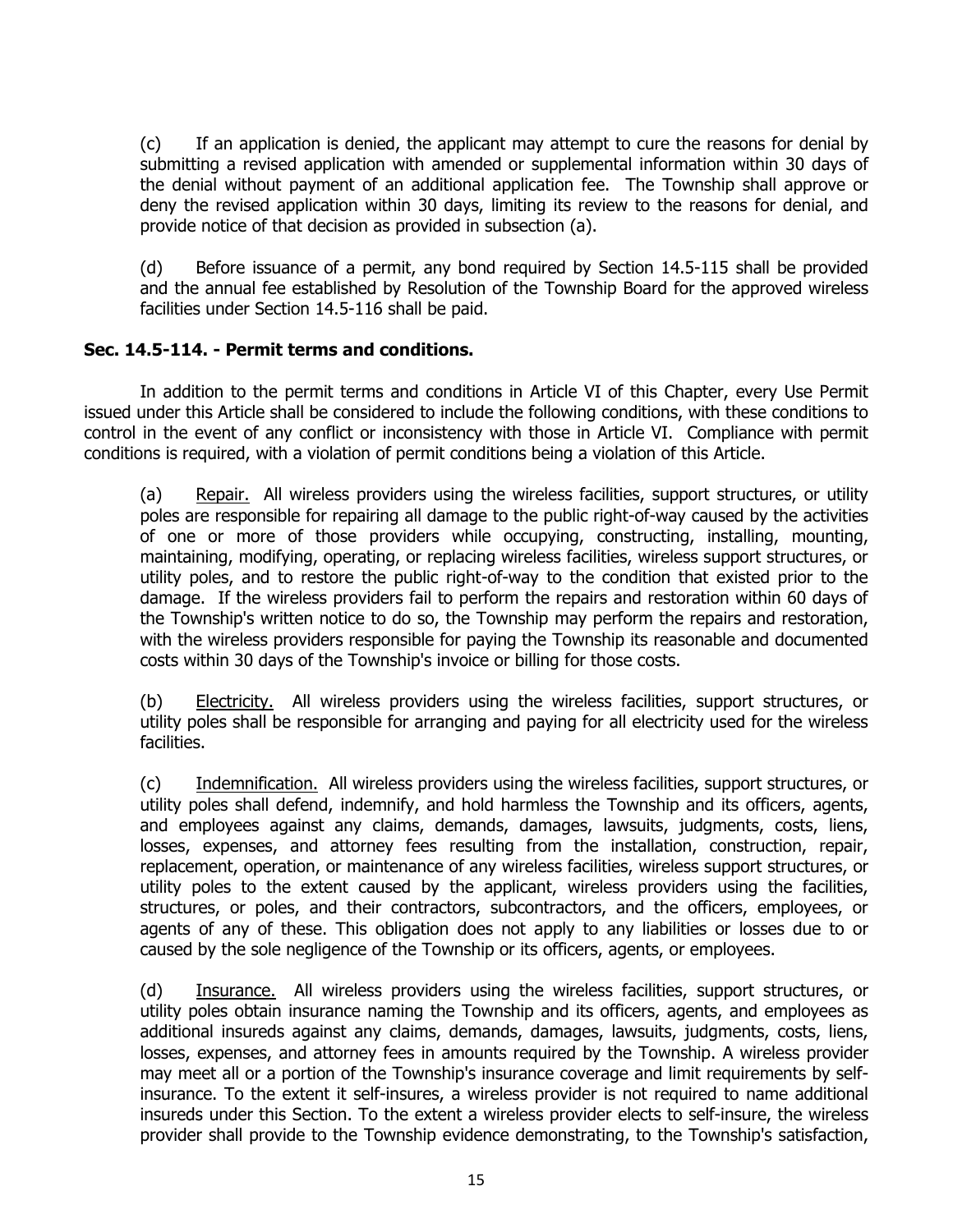the wireless provider's financial ability to meet the Township's insurance coverage and limit requirements.

(e) Marking. Permittee shall mark the Wireless facilities, structures, and poles in compliance with applicable federal and state law requirements, with each location at which Wireless facilities, structures, and poles are located to have a written sign that is readable from ground level that at a minimum states Permittee's name and a toll-free telephone number to call for assistance, and if Wireless facilities, structures, and poles are underground, a statement that there is buried equipment at the site.

(f) Coordination. Permittee shall coordinate its construction and all other work in the Public Right-of-Way with any Township programs or projects Permittee was notified of in the Township's review comments on disruption permit application.

(g) Underground Relocation. If Permittee has its wireless facilities on poles of a utility or telecommunications provider and such utility or telecommunications provider relocates its system underground, this Permit shall terminate as to any such pole that is no longer used except by Permittee for its wireless facilities. Permittee shall remove any such pole described in this subsection at its cost and expense within a reasonable time period specified by the Township in a written notice. If Permittee fails to satisfy this obligation, Township may take all reasonable actions it deems necessary to secure timely completion of the required work.

## **Sec. 14.5-115. - Bond.**

A bond may be required to be posted prior to issuance of a Use Permit under this Article in an amount not exceeding \$1,000.00 for each wireless facility at a location to provide for removal of abandoned or improperly maintained facilities, repair and restore the public right-of-way, and recoup rates or fees that have not been paid within 12 months of when they were due. The Township may not require the bond to be cash unless the wireless provider has failed to obtain or maintain a required bond in a form other than cash or the surety has defaulted or failed to perform on a bond given on behalf of the wireless provider.

### **Sec. 14.5-116. - Fees.**

Application, review, inspection, and recurring annual rates or fees shall be payable to the Township in amounts established by Township Board resolution.

### **Sec. 14.5-117. Shot Clock Appendix.**

The attached Shot Clock Appendix containing MCL 460.1315, 47 CFR 1.6003, and 47 CFR 1.40001 is part of this Article.

### **Sec. 14.5-118. - Construction Permits.**

(a) A copy of every RCOC or MDOT issued construction permit for work in a public right-ofway for which a Use Permit under this Article has been applied for, approved, or issued shall be filed with the Township within three (3) days of issuance.

(b) Work in a public right-of-way authorized by a construction permit issued by RCOC or MDOT shall not be commenced or performed until all Township permits and approvals required under this Article have been issued.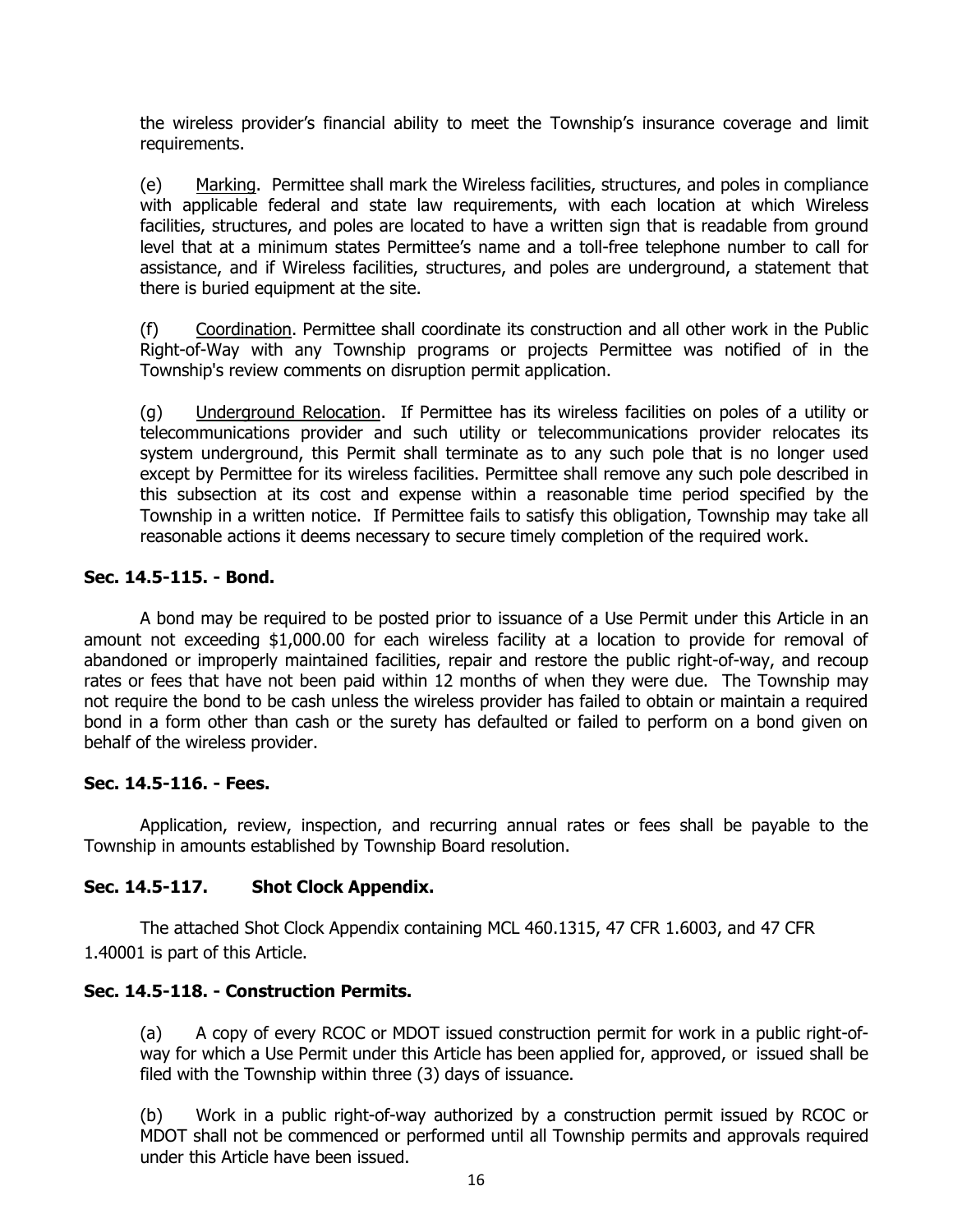#### **Sec. 14.5-119. - Township Administration and Enforcement.**

(a) Upon the Ordinance that added this Article taking effect, the Township shall provide RCOC and MDOT with copies of Sections 14.5-106 and 14.5-107 with a request that those public, utility, traffic and pedestrian safety protection standards and aesthetic, spacing, and undergrounding standards be applied in the review and decision on construction permit applications.

(b) Upon receiving and reviewing an application for a Use Permit under this Article, the Township shall provide written notice of any noncompliance with Sections 14.5-105, 14.5-106, or 14.5-107 to RCOC for a county road and to MDOT for a state highway with a request that any construction permit applied for be withheld until or conditioned on cure of the noncompliance.

(c) The Township reserves the right to notify and request enforcement by RCOC or MDOT of violations of the terms and conditions of construction permits issued by them.

### **Sec. 14.5-120. - Violations.**

A violation of any Section in this Article or permit condition shall be a municipal civil infraction. Nothing in this Section shall be construed to limit the remedies available to the Township under a permit or otherwise by law for such violations.

#### **Section 3 of Ordinance**

Should any Section, subdivision, sentence, clause or phrase of this ordinance be declared by the Courts to be invalid, the same shall not affect the validity of the Ordinance as a whole or any part thereof other than the part as invalidated.

#### **Section 4 of Ordinance**

This Ordinance shall take effect immediately upon publication.

#### **CERTIFICATION**

I certify that this Ordinance was adopted by the Board of Trustees of the Charter Township of Waterford at a regular meeting held on April 8, 2019

CHARTER TOWNSHIP OF WATERFORD

\_\_\_\_\_\_\_\_\_\_\_\_\_\_\_\_\_\_\_\_\_ By: \_\_\_\_\_\_\_\_\_\_\_\_\_\_\_\_\_\_\_\_\_\_\_\_\_\_\_\_\_\_\_\_\_\_\_\_\_

Date **Date Example 20 CONFIDENTIFY F. Markee, Township Clerk** 

Introduced: March 25, 2019

Adopted: April 8, 2019

Published: April 9, 2019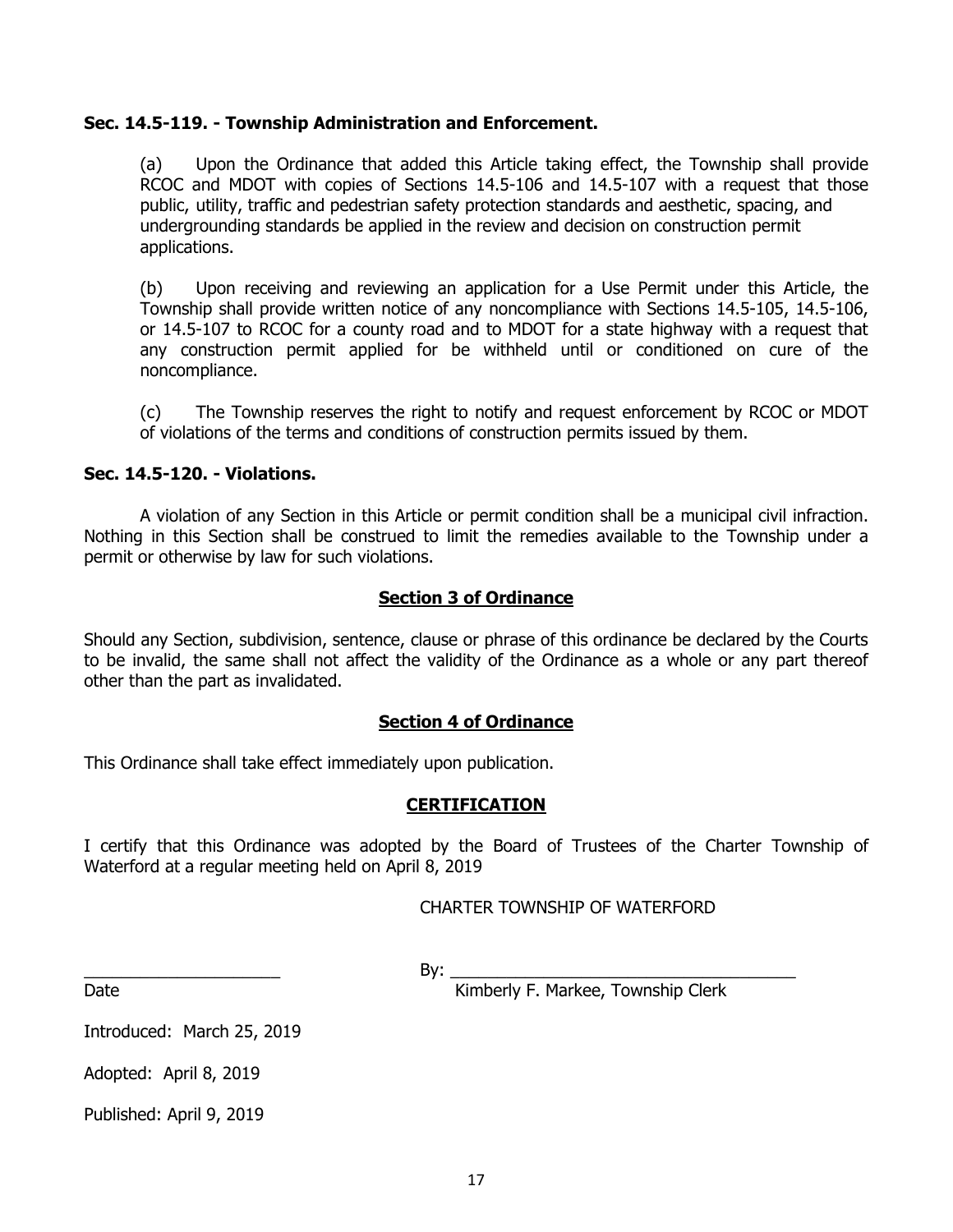# SHOT CLOCK APPENDIX TO WIRELESS FACILITIES IN RIGHT-OF-WAY ORDINANCE

As provided in Section 14.5-117, this Shot Clock Appendix is a part of Article VIII, Wireless Facilities in Right-of-Way, in Chapter 14.5, Right-of-Way Management, of the Waterford Charter Township Code, and contains the state statute and federal regulations referred to in Sections 14.5-108, 14.5-109, 14.5-110, 14.5-111, and 14.5-112 of that Code. "Shot Clock" is a reference to a time deadline established by law for action on a permit request.

## **SHOT CLOCK PROVISIONS FROM MCL 460.1315.**

[Subsections  $(2)(a)-(c)$ ,  $(f)$ ,  $(g)$ , and  $(i)-(o)$ , and  $(3)-(8)$  are not shot clock provisions and are omitted.]

 $(1)$ This section applies to activities of a wireless provider within the public right-of-way.

Except as otherwise provided in subsection (5), an authority may require a permit to colocate a  $(2)$ small cell wireless facility or install, modify, or replace a utility pole on which a small cell wireless facility will be colocated if the permit is of general applicability. The processing of an application for such a permit is subject to all of the following:

 $(d)$ Within 25 days after receiving an application, an authority shall notify the applicant in writing whether the application is complete. If the application is incomplete, the notice shall clearly and specifically delineate all missing documents or information. The notice tolls the running of the time for approving or denying an application under subdivision (h).

The running of time period tolled under subdivision (d) resumes when the applicant makes  $(e)$ a supplemental submission in response to the authority's notice of incompleteness. If a supplemental submission is inadequate, the authority shall notify the applicant in writing not later than 10 days after receiving the supplemental submission that the supplemental submission did not provide the information identified in the original notice delineating missing documents or information. The time period may be tolled in the case of second or subsequent notices under the procedures identified in subdivision (d). Second or subsequent notices of incompleteness may not specify missing documents or information that was not delineated in the original notice of incompleteness.

The authority shall approve or deny the application and notify the applicant in writing within  $(h)$ the following period of time after the application is received:

For an application for the collocation of small cell wireless facilities on a utility pole,  $(i)$ . 60 days, subject to the following adjustments:

 $(A)$ Add 15 days if an application from another wireless provider was received within 1 week of the application in question.

Add 15 days if, before the otherwise applicable 60-day or 75-day time period  $(B)$ under this subparagraph elapses, the authority notifies the applicant in writing that an extension is needed and the reasons for the extension.

For an application for a new or replacement utility pole that meets the height  $(ii)$ requirements of section 13(5)(a) [Ordinance Section 14.5-109] and associated small cell facility, 90 days, subject to the following adjustments: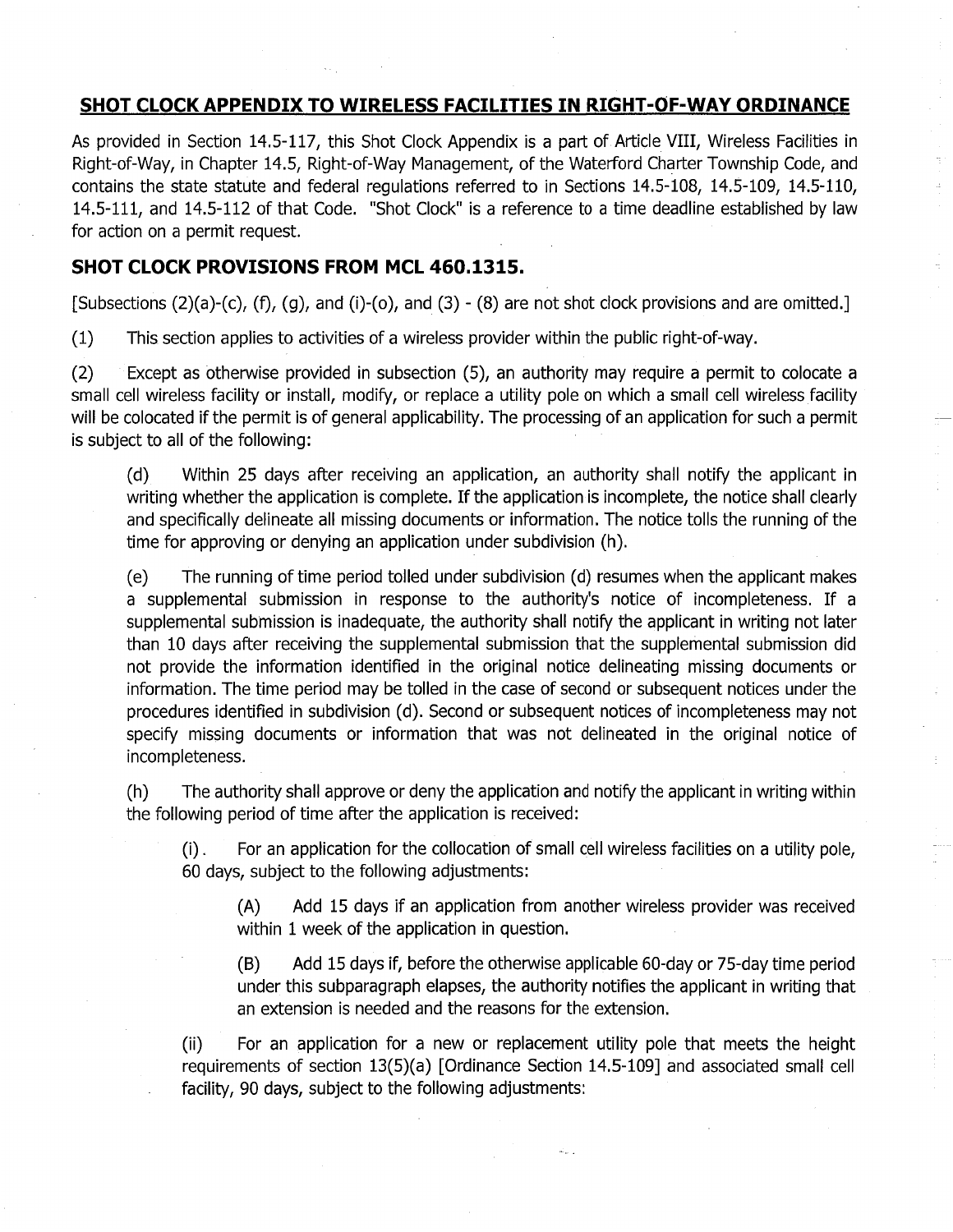$(A)$ Add 15 days if an application from another wireless provider was received within 1 week of the application in question.

 $(B)$ Add 15 days if, before the otherwise applicable 90-day or 105-day time period under this subparagraph elapses, the authority notifies the applicant in writing that an extension is needed and the reasons for the extension.

If the authority fails to comply with this subdivision, the completed application is considered to be approved subject to the condition that the applicant provide the authority not less than 7 days' advance written notice that the applicant will be proceeding with the work pursuant to this automatic approval.

## 47 CFR 1.6003 REASONABLE PERIODS OF TIME TO ACT ON SITING APPLICATIONS.

 $(a)$ Timely action required. A siting authority that fails to act on a siting application on or before the shot clock date for the application, as defined in paragraph (e) of this section, is presumed not to have acted within a reasonable period of time.

 $(b)$ Shot clock period. The shot clock period for a siting application is the sum of-

The number of days of the presumptively reasonable period of time for the pertinent type  $(1)$ of application, pursuant to paragraph (c) of this section; plus

The number of days of the tolling period, if any, pursuant to paragraph (d) of this section.  $(2)$ 

 $(c)$ Presumptively reasonable periods of time-

> Review periods for individual applications. The following are the presumptively reasonable  $(1)$ periods of time for action on applications seeking authorization for deployments in the categories set forth in paragraphs  $(c)(1)(i)$  through  $(iv)$  of this section:

Review of an application to collocate a Small Wireless Facility using an existing  $(i)$ structure: 60 days.

 $(ii)$ Review of an application to collocate a facility other than a Small Wireless Facility using an existing structure: 90 days.

 $(iii)$ Review of an application to deploy a Small Wireless Facility using a new structure: 90 days.

 $(iv)$ Review of an application to deploy a facility other than a Small Wireless Facility using a new structure: 150 days.

 $(2)$ Batching.

> If a single application seeks authorization for multiple deployments, all of which fall  $(i)$ within a category set forth in either paragraph  $(c)(1)(i)$  or (iii) of this section, then the presumptively reasonable period of time for the application as a whole is equal to that for a single deployment within that category.

> If a single application seeks authorization for multiple deployments, the components  $(ii)$ of which are a mix of deployments that fall within paragraph (c)(1)(i) of this section and deployments that fall within paragraph (c)(1)(iii) of this section, then the presumptively reasonable period of time for the application as a whole is 90 days.

> > $\overline{2}$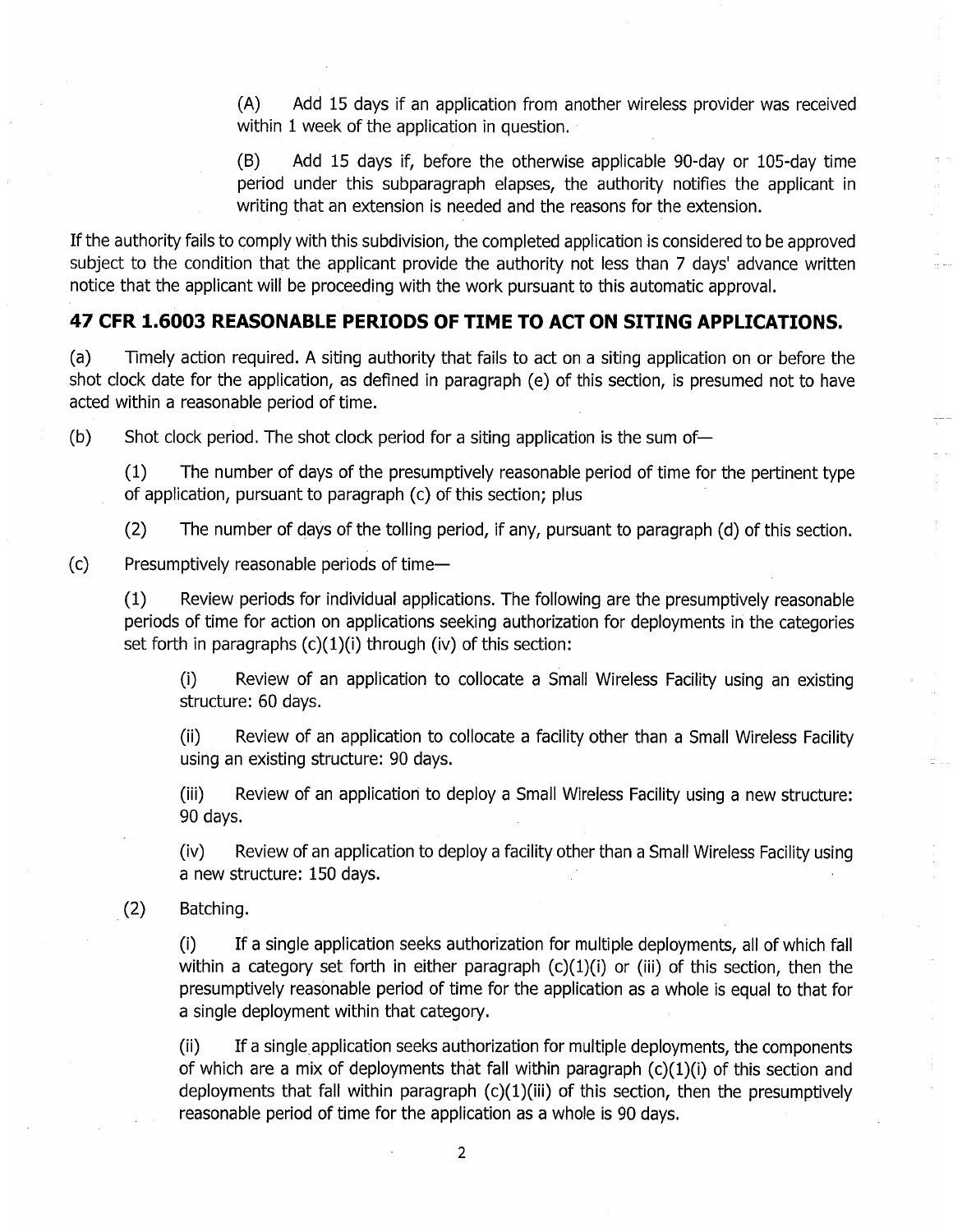$(iii)$ Siting authorities may not refuse to accept applications under paragraphs  $(c)(2)(i)$ and (ii) of this section.

Tolling period. Unless a written agreement between the applicant and the siting authority provides  $(d)$ otherwise, the tolling period for an application (if any) is as set forth in paragraphs  $(d)(1)$  through (3) of this section.

For an initial application to deploy Small Wireless Facilities, if the siting authority notifies  $(1)$ the applicant on or before the 10th day after submission that the application is materially incomplete, and clearly and specifically identifies the missing documents or information and the specific rule or regulation creating the obligation to submit such documents or information, the shot clock date calculation shall restart at zero on the date on which the applicant submits all the documents and information identified by the siting authority to render the application complete.

 $(2)$ For all other initial applications, the tolling period shall be the number of days from-

The day after the date when the siting authority notifies the applicant in writing that  $(i)$ the application is materially incomplete and clearly and specifically identifies the missing documents or information that the applicant must submit to render the application complete and the specific rule or regulation creating this obligation; until

The date when the applicant submits all the documents and information identified  $(ii)$ by the siting authority to render the application complete;

But only if the notice pursuant to paragraph  $(d)(2)(i)$  of this section is effectuated  $(iii)$ on or before the 30th day after the date when the application was submitted; or

For resubmitted applications following a notice of deficiency, the tolling period shall be the  $(3)$ number of days from-

The day after the date when the siting authority notifies the applicant in writing that  $(i)$ the applicant's supplemental submission was not sufficient to render the application complete and clearly and specifically identifies the missing documents or information that need to be submitted based on the siting authority's original request under paragraph (d)(1) or (2) of this section; until

The date when the applicant submits all the documents and information identified  $(ii)$ by the siting authority to render the application complete;

But only if the notice pursuant to paragraph  $(d)(3)(i)$  of this section is effectuated  $(iii)$ on or before the 10th day after the date when the applicant makes a supplemental submission in response to the siting authority's request under paragraph  $(d)(1)$  or  $(2)$  of this section.

Shot clock date. The shot clock date for a siting application is determined by counting forward,  $(e)$ beginning on the day after the date when the application was submitted, by the number of calendar days of the shot clock period identified pursuant to paragraph (b) of this section and including any preapplication period asserted by the siting authority; provided, that if the date calculated in this manner is a "holiday" as defined in § 1.4(e)(1) or a legal holiday within the relevant State or local jurisdiction, the shot clock date is the next business day after such date. The term "business day" means any day as defined in § 1.4(e)(2) and any day that is not a legal holiday as defined by the State or local jurisdiction.

3